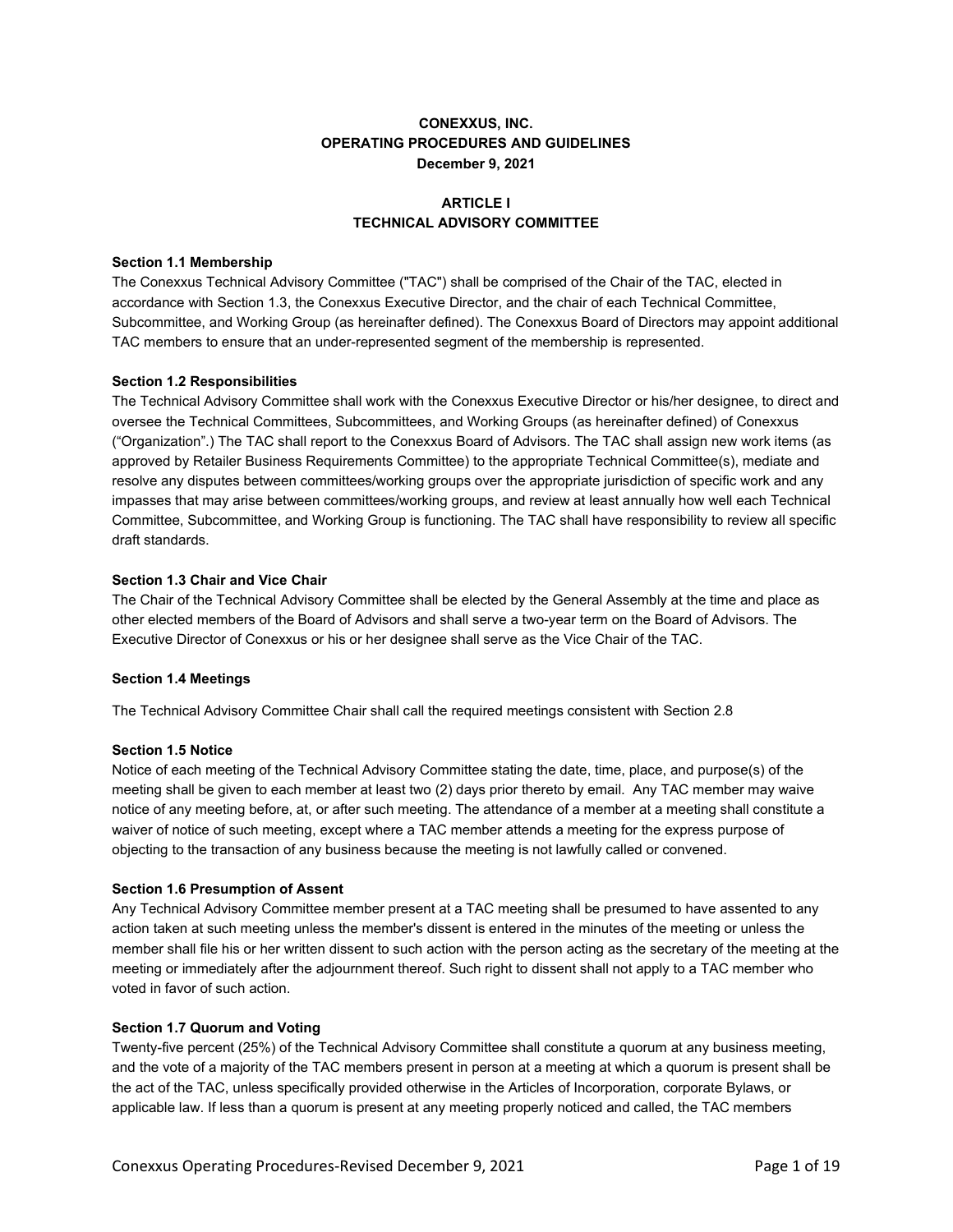present may continue the meeting; however, any such action taken at such meeting must be ratified at a subsequent TAC meeting at which the required quorum is present or by an electronic vote taken prior to a subsequent TAC meeting.

## **Section 1.8 Electronic Balloting**

The Technical Advisory Committee is expressly permitted to conduct electronic votes.

## **Section 1.9 Meetings by Electronic Conferencing**

Members may participate in a meeting of the Technical Advisory Committee by means of electronic conference by which all persons participating in the meeting can hear each other at the same time. Such participation shall constitute present in person at a meeting of the Technical Advisory Committee.

## **Section 1.10 Minutes**

The minutes of each Technical Advisory Committee meeting shall be made available to all TAC members via the Conexxus website and available to any Conexxus member upon request.

# **ARTICLE II COMMITTEES AND WORKING GROUPS**

## **Section 2.1 Creation of Technical Committees**

**Section 2.1.1** The Technical Advisory Committee shall have the authority to establish Technical Committees, or Ad Hoc Technical Committees, as necessary to develop and maintain standards in accordance with the objectives of the Organization, subject to approval of the Conexxus Board of Advisors, or to dissolve any such committee if it is no longer needed to accomplish those objectives.

**Section 2.1.2** Technical Committees shall have the responsibility of directing and overseeing all work in such specific areas identified above, including the management of any Subcommittee or Working Group that might be formed within such committees. At least annually, each Technical Committee shall report to the Retailer Business Requirements Committee on the status of all activities within its control.

## **Section 2.2 Creation of Business and Technical Subcommittees and Working Groups**

**Section 2.2.1** Subcommittees may be formed within a Committee, either a Technical Committee or a Business Committee, as appropriate to address an area of substantive work (e.g., lottery, motor fuels, retail within Business Data Exchange). Working Groups within a Committee or Subcommittee may be formed as appropriate to address a single work item or a focused topic(s).

**Section 2.2.2** Subcommittees or Working Groups may be formed within the appropriate Committee when deemed appropriate by the Technical Advisory Committee to accomplish the objectives of the Organization and those Subcommittees or Working Groups may be dissolved when the TAC concludes that the Subcommittee or Working Group is no longer needed or performing work to accomplish any Conexxus objective.

**Section 2.2.3** Subcommittees or Working Groups shall have the responsibility of directing and overseeing the work of their particular group, as directed by the New Work Item approved as provided in Article IV, and shall coordinate their work with the Committee under which the Subcommittee or Working Group is formed. At least annually, each Subcommittee or Working Group shall report to its Committee on all activities within its control.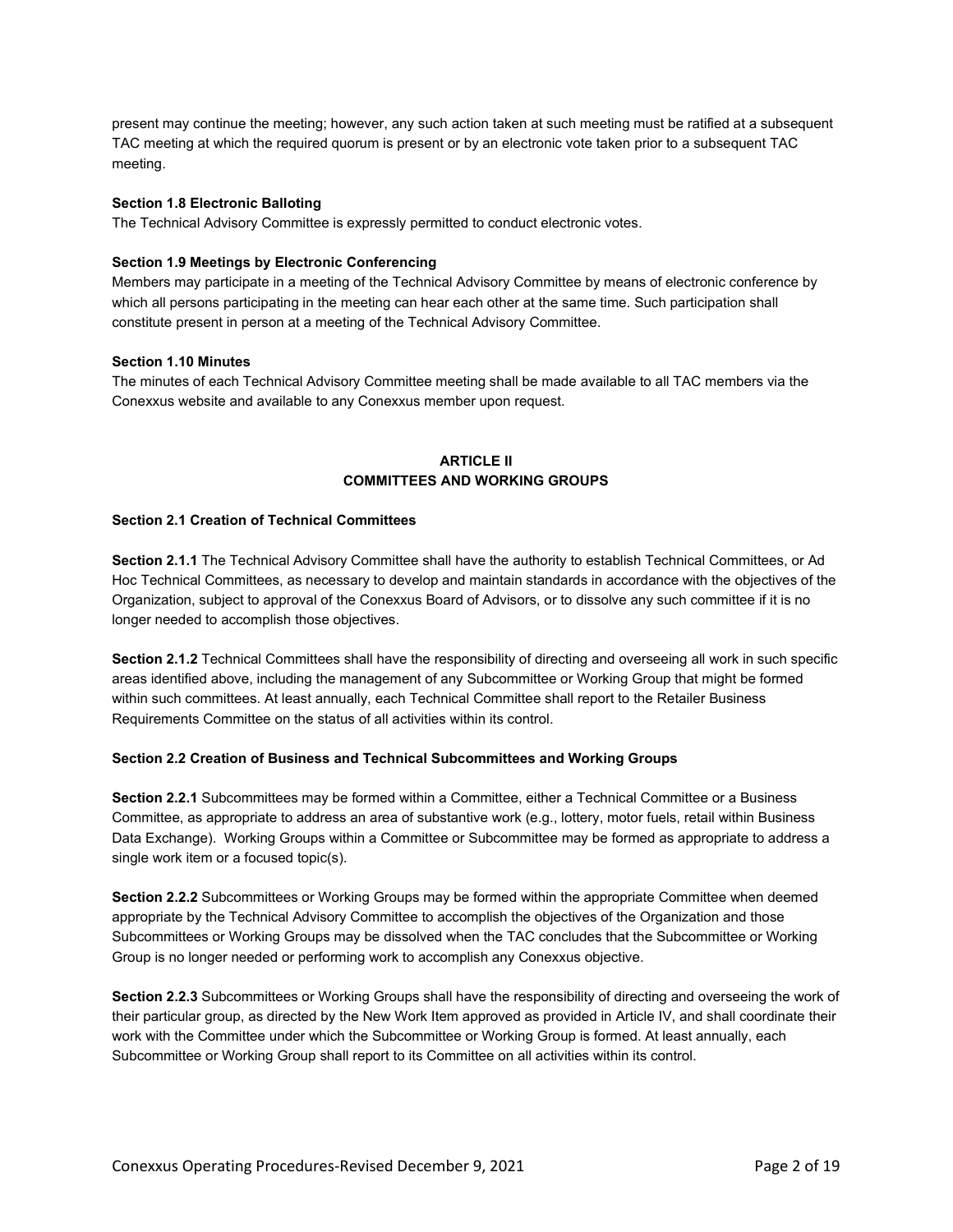## **Section 2.3 Authority and Oversight**

The delegation of authority to any Committee, Subcommittee, or Working Group shall not operate to relieve the Board of Advisors from any responsibility imposed by law. Each Committee shall review the work of its Subcommittee(s) or Working Group(s) in developing draft standards, technical guidance documents, implementation guides, or other work product(s). The TAC shall review the work of each Technical Committee as provided in Section 1.2.

## **Section 2.4 Operating Procedures**

Procedures for governing the operation of Committees, Subcommittees, or Working Groups shall be adopted by the Board of Advisors, which may be changed from time to time as required pursuant to the provision in Section 6.1. The Executive Director or his or her designee shall maintain such Operating Procedures, as well as a list of the members of each Committee, Subcommittee, and Working Group.

## **Section 2.5 Technical Committee, Subcommittee, and Working Group Membership**

All Gold and Silver Members are automatically eligible to become members of any Technical Committee and/or any of the Subcommittees or Working Groups within any such Technical Committee, which memberships shall be activated by each Member joining, via the Organization website, the appropriate Committees, Subcommittees, or Working Groups in which it elects to participate. Any employee, officer, director, or agent of a Member in good standing may serve on any Technical Committee, Subcommittee, or Working Group and vote according to the rules established for their Membership class. Non-members of Conexxus (including consultants, lawyers, information technology professionals, federal and state agency administrators, and elected officials, etc.) may attend no more than two meetings of any Technical Committees, Subcommittees, or Working Groups without joining Conexxus, but may not vote or obtain access to standards and related documents unless they become a member of Conexxus at not less than a Silver membership or pay the appropriate fee(s) as set from time to time by the Executive Director, and ratified by the Board of Advisors, for such standards and documents. Non-members also may be charged a fee for attendance at any Technical Committee, Subcommittee, or Working Group meeting to help defray meeting costs.

## **Section 2.6 Submissions to Technical Committee, Subcommittee, and Working Groups**

**Section 2.6.1** "Submission" means any contribution of ideas, suggestions, and/or materials made by any Member or non-Member participating in any Technical Committee, Subcommittee, or Working Group for incorporation into, or modification of, any Conexxus Standard or draft or proposed Standard or Specification, or any draft guidance document, including best practices, whether it is submitted in writing, electronically, or orally.

**Section 2.6.2** No Member or other contributing party shall knowingly make a Submission to a Technical Committee, Subcommittee, or Working Group that: (1) infringes the intellectual property rights of any third party, including any copyright or trade secret rights; or (2) would require the use of a specific implementation tool.

**Section 2.6.3** All Submissions shall become the work product of Conexxus, subject to the Intellectual Property Policy (Article VI), unless an appropriate IP disclosure is made or until Conexxus determines not to use the Submission, in which case IP ownership shall revert to the Member or Non-Member who submitted it. Procedures governing Submissions made pursuant to this provision shall be adopted by the Board of Advisors, which may be changed from time to time as required pursuant to the provision in Section 6.1. The Organization shall maintain such Submissions procedures and ensure that they are followed by the TAC and the Technical Committees, Subcommittees, and Working Groups.

## **Section 2.7 Committee Officers**

**Section 2.7.1** Each Technical Committee shall elect one member of the Committee established by the TAC to serve as chair of that Committee ("Committee Chair"). Business Committee chairs are elected pursuant to the Conexxus Bylaws. The Committee Chair shall oversee and direct the business and affairs of such Committee. The Committee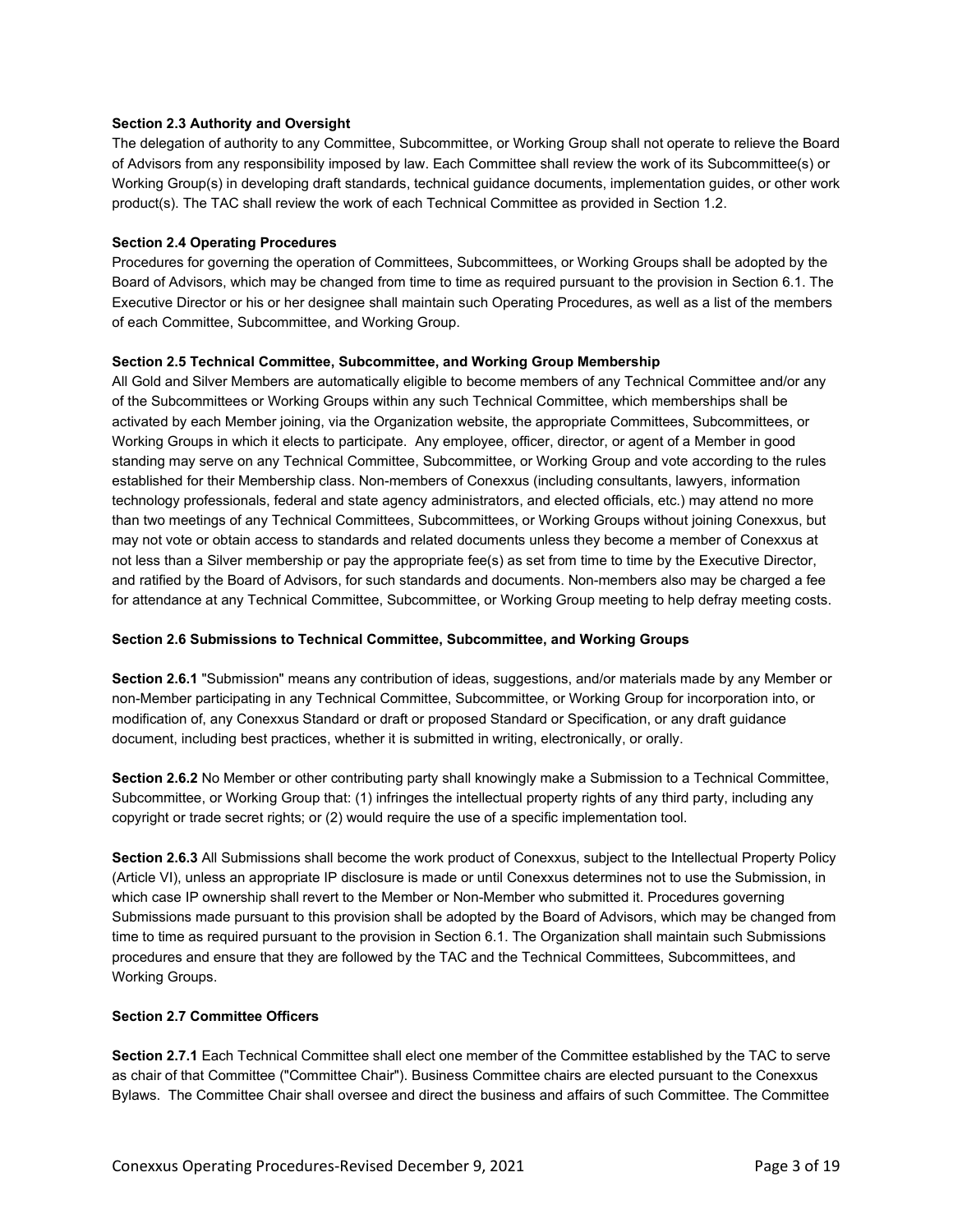Chair shall be elected to serve a term of two (2) years in accordance with the applicable provisions of the Conexxus Bylaws. A vacancy in the position of Committee Chair, however occurring, shall be filled by the Vice-Chair until a new election is held.

**Section 2.7.2** The Chair is the principal agent of Conexxus and shall be responsible for:

- Calling the required meetings of the Committee consistent with Section 2.8
- Preparing in advance of each meeting an agenda (and any pre-reads) for that meeting;
- Chairing meetings impartially;
- Ensuring that the summary of the Conexxus Antitrust and IP Policies are presented at each meeting;
- Arranging for minutes of each meeting to be kept, posting and approving on the Conexxus website;;
- Encouraging the members to reach consensus on issues before the Committee;
- Ensuring prompt and efficient progress of the Committee's work;
- Soliciting and incorporating input and feedback from the Retailer Business Requirements Committee (RBR) and

TAC as appropriate, including to resolve disputes between Technical Committees;

- Providing information and direction to the Executive Director and the RBR on the work of the Committee;
- Overseeing liaison relationships between Conexxus and other organizations;
- Representing Conexxus on other organizations related to the work of the Committee; and
- Carrying out or delegating all other duties not specifically enumerated herein.

**Section 2.7.3** Each Committee shall elect one member of the Committee to serve as vice-chairperson of that Committee ("Committee Vice-Chair"). The Committee Vice-Chair shall be elected to serve a term of two (2) years. A vacancy in the position of the Committee Vice-Chair of any Technical Committee, however occurring, shall be filled by a new election.

**Section 2.7.4** The Vice Chair shall be responsible for:

- Carrying out all duties and responsibilities of the Chair when the Chair is absent;
- Preparing ballot draft revisions to the procedures;
- Acting as parliamentarian at meetings when required; and
- Serving on ad hoc committees as needed.

**Section 2.7.5** Each Subcommittee or Working Group shall elect one member of the Subcommittee or Working Group established by the TAC to serve as chair and one member to serve as vice-chair. The Subcommittee and Working Group chair and vice chair shall be elected to serve a term of two (2) years. No person may serve as chair that is already a Chair of the Committee and no person may serve as Chair of more than one Subcommittee or Working Group of a Committee

**Section 2.7.6** The Chairs of the Subcommittee or Working Group shall be responsible for:

• Calling the required meetings of the Subcommittee or Working Group consistent with Section 2.8;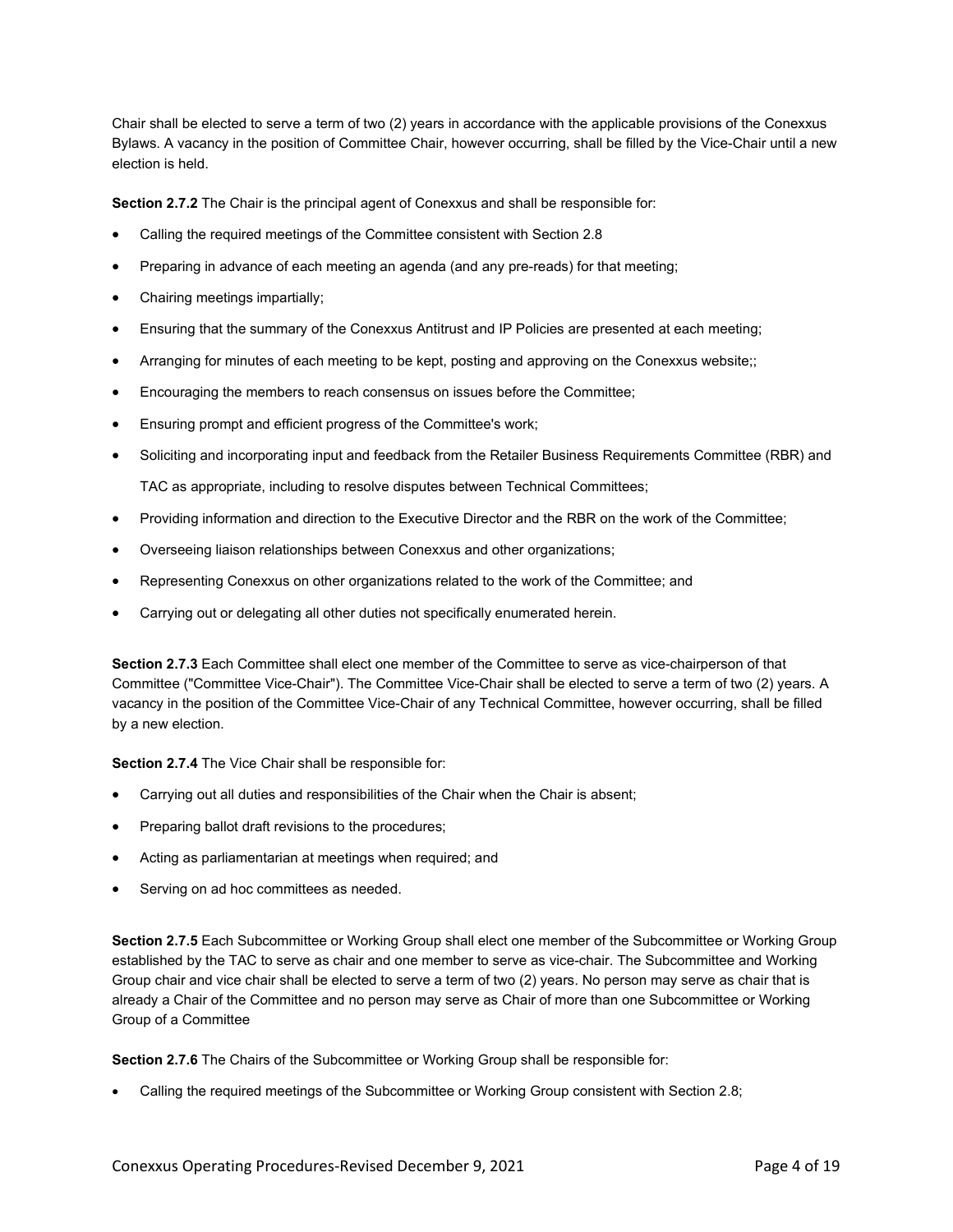- Managing standards development consistent with the New Work Item approved for that Subcommittee or Working Group;
- Carrying out the responsibilities of Chair, consistent with those of the Committee Chair as set forth in Section  $2.7.2$
- Seeking input from the Retailer Business Requirements Committee as needed and appropriate to ensure that business and use cases identified as part of the New Work Item are being followed and/or accounted for;
- Forwarding standards with Subcommittee or Working Group consensus recommendations to the appropriate parent Technical Committee for review and comment voting;
- Presenting the Subcommittee or Working Group's final approved document to the appropriate parent Technical Committee that oversees the Subcommittee or Working Group efforts;
- Communicate any issues that need to be resolved by the TAC to the TAC Chair or the Organization;
- Tracking the status of work items assigned to the particular Subcommittee or Working Group;
- Conducting the business of the Subcommittee or Working Groups;
- Responding to inquiries of the appropriate parent Technical Committee Chair or Organization;
- Overseeing and supporting the work of the Subcommittee or Working Group;
- Recommending that the appropriate parent Technical Committee consider the adoption of international

standards.

## **Section 2.8 Meetings**

Committee, Subcommittee, and Working Group meetings shall be held as necessary to carry out their duties and functions when called by the respective Chair; provided, however, that each Committee, Subcommittee, and Working Group shall meet either in-person or via teleconference quarterly, including an in-person meeting at the Conexxus Annual Conference. If a chair of a Committee, Subcommittee or Working Group fails to call the required meetings, this may result in replacement of the chair. Minutes of each Committee, Subcommittee, and Working Group meeting shall be kept, which shall be in writing, posted on the Website, and subsequently approved by the appropriate Committee, Subcommittee, or Working Group.

## **Section 2.9 Notice**

**Section 2.9.1** Notice of each Committee, Subcommittee, and Working Group meeting stating the date, time, place, and purpose(s) of the meeting shall be given to the respective Committee, Subcommittee, and Working Group members at least two (2) days prior thereto by email.

**Section 2.9.2** Any Committee, Subcommittee, and Working Group member may waive notice of any meeting before, at, or after such meeting. The attendance of any Member at a meeting shall constitute a waiver of notice of such meeting, except where a Member attends a meeting for the express purpose of objecting to the transaction of any business because the meeting is not lawfully called or convened.

**Section 2.9.3** Notice of Committee, Subcommittee, and Working Group meetings must be posted on the Conexxus website.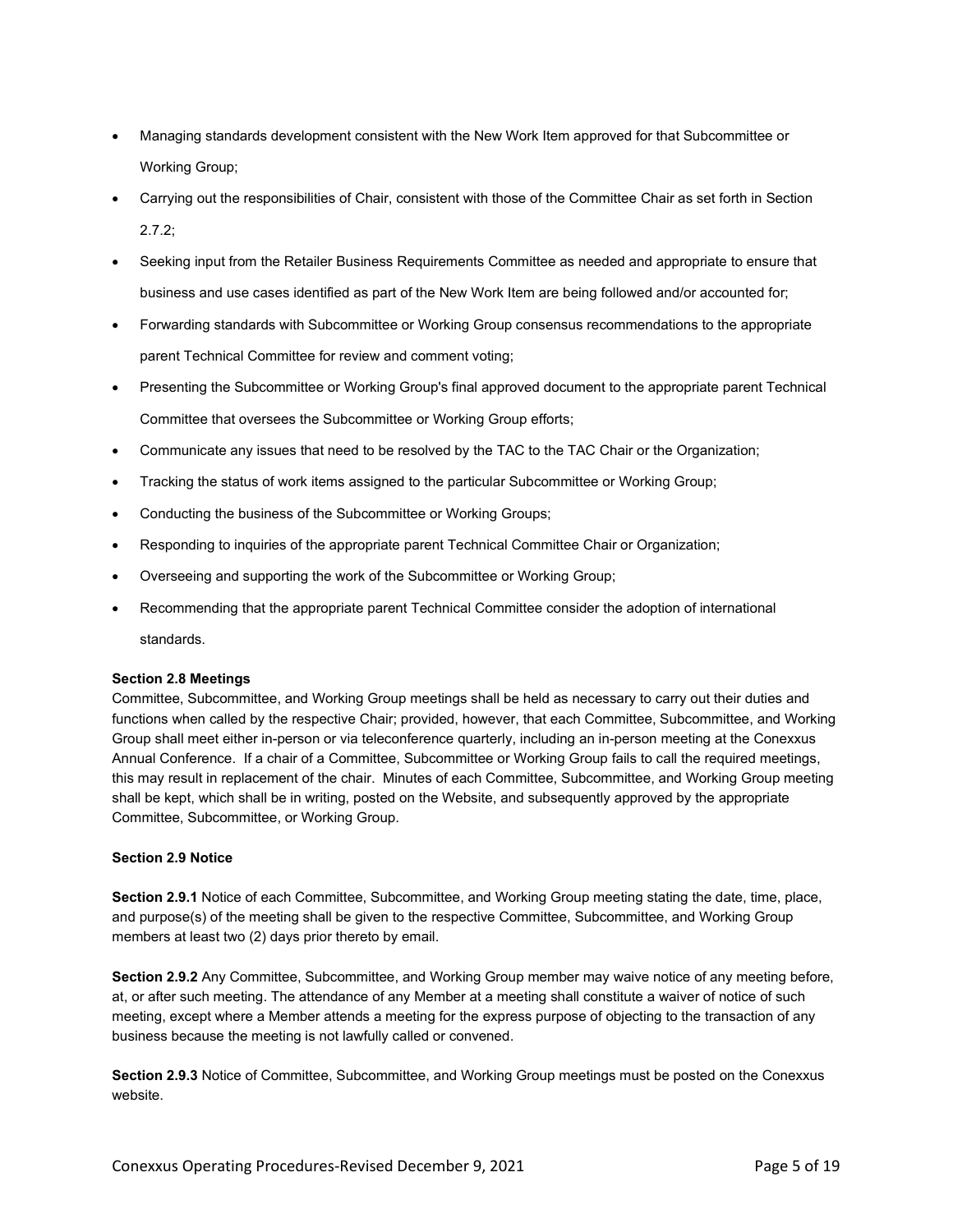#### **Section 2.10 Quorum and Voting**

Unless otherwise provided by the Board of Advisors by resolution, twenty-five percent (25%) of the members of a Committee, Subcommittee, or Working Group eligible to vote shall constitute a quorum for the transaction of any business at any meeting, except for votes on recommending adoption of a draft standard, and the vote of the majority of the eligible members present in person at a meeting at which a quorum is present shall be the act of the Committee, unless specifically provided otherwise in these Operating Procedures, the Articles of Incorporation, Bylaws, or applicable law. If less than a quorum is present at any meeting properly noticed and called, the Members present may continue the meeting. If a quorum is not available and a formal vote is required, an electronic vote shall be undertaken, and a majority of those voting shall constitute the disposition of the question. The TAC must approve any action taken on business issues at such meeting.

## **ARTICI F III STANDARDS APPROVAL AND ADOPTION PROCESS**

#### **Section 3.1 Definition of Standards**

The term "Draft Standard" shall mean any proposed or recommended standards, specifications, technical guidance documents, implementation guides, or other related documentation developed by a Working Group or Technical Committee pursuant to a New Work Item; provided, however, that documents such as best practices, training guides and white papers may qualify for the "fast track" procedures established herein. The term "Final Standard" shall mean any such Draft Standard adopted by a vote of the Conexxus General Assembly.

#### **Section 3.2 Uniform Requirements for Draft Standards**

When a Technical Committee has approved recommended Draft Standards, the chair of the committee shall notify the Standards Quality Assurance Committee (SQA) and the Technical Advisory Committee (TAC).

Within twenty (20) days of the notification from the Technical Committee, the SQA chair shall circulate a copy of the Draft Standards and shall convene a meeting of the SQA to review the Draft Standards to ensure that all necessary documentation has been prepared by the Technical Committee. If the SQA Committee concludes that the Draft Standard does not have appropriate documentation, the chair of the SQA shall so notify the chair of the appropriate Technical Committee. Such notification should be accompanied by recommendations from the SQA as to how the draft standard may be modified or enhanced to meet documentation requirements.

Within twenty (20) days of the notification from the Technical Committee, the TAC chair shall circulate a copy of the Draft Standards and shall convene a meeting of the TAC to review the draft standards to ensure they are consistent with New Work Item, any applicable Conexxus design guidelines, and that Counsel has reviewed the Draft Standards to ensure that they meet all legal requirements, especially those related to Articles VI and VIII. If the TAC concludes that the Draft Standard is inconsistent with or does not fully meet the business needs, the chair of the TAC shall so notify the chair of the appropriate Technical Committee. Such notification should be accompanied by recommendations from the TAC as to how the Draft Standard may be modified, enhanced, or changed to meet the approved business requirements.

The reviews by SQA and TAC, as well as the general comment period by the General Assembly may occur in parallel. Until the SQA and TAC approve a Draft Standard to confirm that it meets these uniform requirements, it shall not be considered for adoption by the General Assembly.

#### **Section 3.3 Consensus Voting**

Votes on approval of Draft Standards for recommendation to the next level, whether from the Working Group or Subcommittee to the Technical Committee, the Technical Committee to the General Assembly, shall be consensus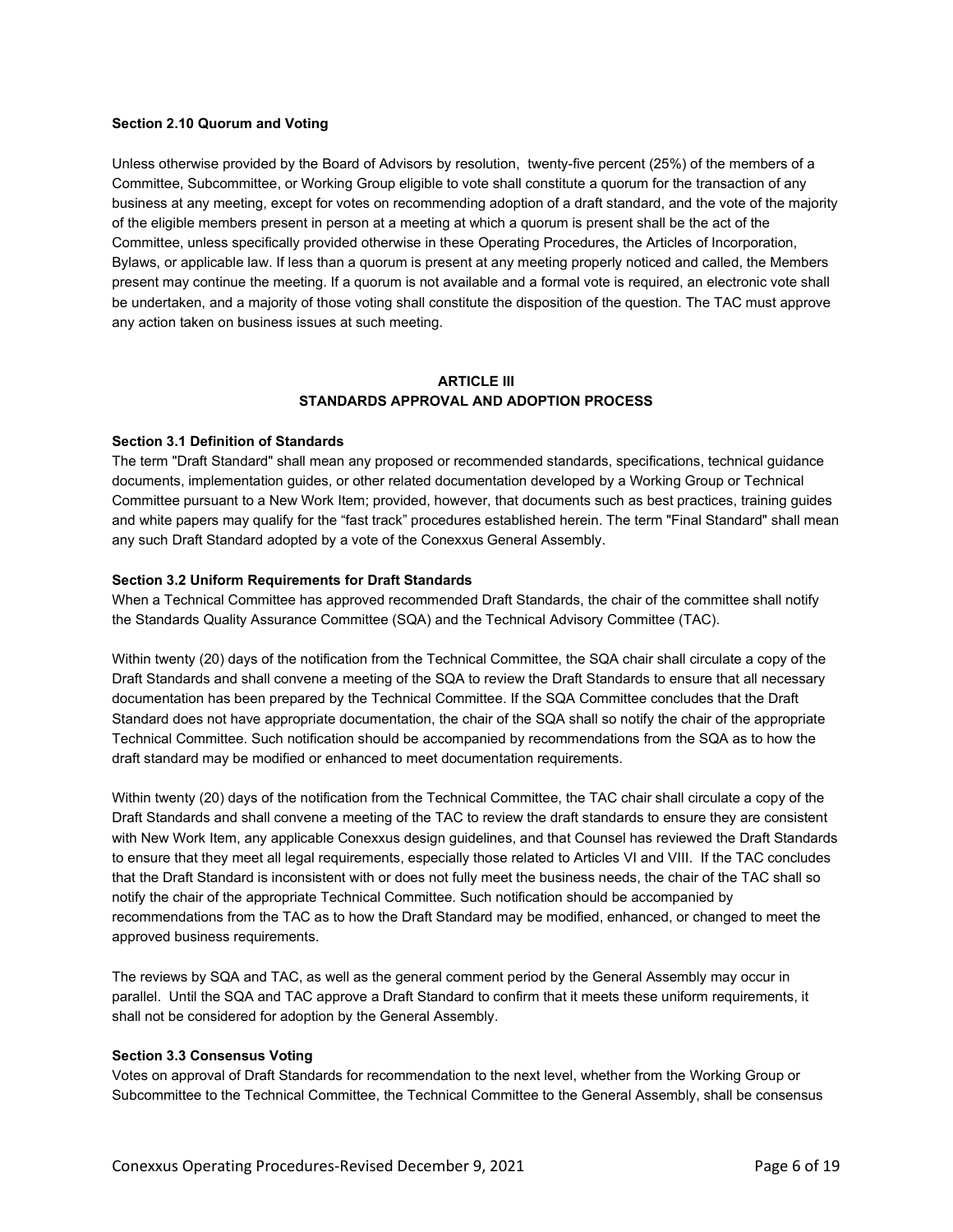votes. Negative votes or comments on Draft Standards are to be reviewed and addressed first by the Working Group, Subcommittee, or Technical Committee considering the draft, and the resolution of those comments, including any correspondence with the parties, shall be maintained by the Organization following any vote, consistent with the procedures set forth in Section 3.5 governing Public Comments, whether or not the draft has been circulated for Public Comment or is still in preliminary draft form and has not yet been released for Public Comment. Consistent with ANSI procedures, consensus is defined as more than a mere majority of the members of the Working Group, Subcommittee, or Technical Committee, but not a unanimous approval. Only eligible members in good standing may vote to reach such a consensus to recommend approval of Draft Standards or adoption of Final Standards. The Organization shall maintain records of correspondence in the official files.

## **Section 3.4 Standards Adoption**

The Organization shall send the proposed Draft Standard by the Working Group or Subcommittee, including all negative comments, to the Technical Committee for its consideration. After any affirmative consensus on a proposed Draft Standard by a Technical Committee and upon the completion of the SQA and TAC reviews, the Executive Director or his or her designee shall send the resolution of all negative comments to the General Assembly for its review and a vote on adoption of a Final Standard pursuant to the Bylaws.

## **Section 3.5 Public Comments**

**Section 3.5.1** Each Technical Committee shall submit to the Executive Director or his or her designee any Draft Standard or related document for Public and General Assembly Review and Comment following Committee adoption of the draft proposal. This Review and Comment period shall be at least twenty-five (25) days. Comments received during this comment period shall be considered in accordance with Section 3.5.3. An email notification to all Conexxus members shall be sent to all members in good standing, of the availability of the Draft Standard on the Conexxus website. Only after all comments have been addressed by the Technical Committee and reviewed by the TAC and/or SQA, as appropriate, shall the Draft Standard be submitted to the General Assembly for final adoption.

**Section 3.5.2** Negative votes shall be accompanied by documentation that includes the following: (a) a specific paragraph, sections, or parts to which the negative ballot pertains; (b) specific substantive reason(s) for the objection; and (c) proposed wording or action requested to resolve the objection.

**Section 3.5.3** Every comment shall be considered and resolved in accordance with this subsection before a ballot is considered to have been approved by the Technical Committee responsible for circulating a Draft Standard or related document. Consideration given to all comments, including an explanation of resolution decisions, shall be documented in meeting notes, minutes, or other records and maintained by the Organization. If comments are received pertaining to Conexxus policies and procedures, the Committee shall seek input from the Executive Director or his or her designee on how to resolve those questions, but the eventual resolution of comments shall rest with the responsible Committee, subject to the following general guidelines.

Comments should in most instances be resolved in one of the following ways:

(a) Comments on affirmative ballots determined to be persuasive and editorial in nature: the proposed editorial changes are incorporated into the document and the Draft Standard shall be approved with those changes.

(b) Comments on affirmative ballots determined to be persuasive and substantive in nature: accepted substantive changes are treated as a negative comments and the revised Draft Standard must be reballoted.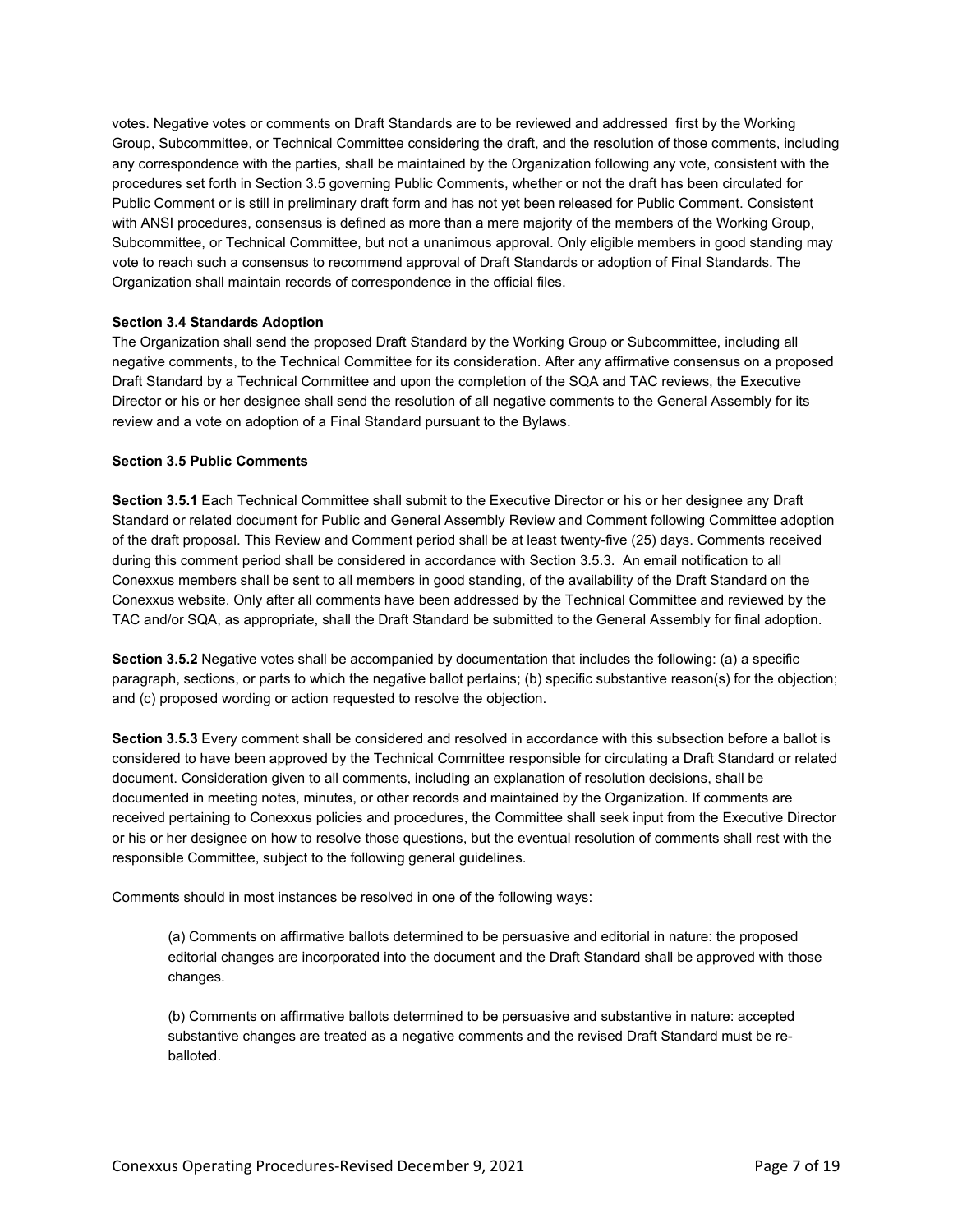(c) Comments on affirmative ballots determined not to be technically persuasive: such comments are not considered further.

(d) Comments on negative ballots that are determined to be persuasive and substantive will be accepted as substantive changes and the Draft Standard will be re-balloted, as provided in subsection 3.6 below.

(e) Comments on negative ballots may be withdrawn by the commentor after consultation with the Chair of the Technical Committee, Subcommittee, or the Working Group and that Member's vote shall be changed in writing or through electronic communications to either an abstention or an affirmative vote. If a negative vote is not changed in writing or through electronic communication, it shall be reported as an outstanding negative comment and must be reported as such.

(f) Comments on negative ballots that are determined to be technically non-persuasive or are found to be unrelated to the item being balloted will not be considered further.

#### **Section 3.6 Re-balloting**

If any substantive changes are made to a Draft Standard as a result of comments received to an initial ballot or through Public Comment, the entire document may be re-balloted, or only those items that were substantively changed during ballot resolution may be re-balloted. Re-balloting procedures are the same as balloting procedures, including provision of another 25-day Public Comment period.

#### **Section 3.7 Appeals**

Any person having a material interest in a Conexxus standards action shall have the right to bring a timely appeal to raise objections to the procedures used to adopt a Final Standard; provided, however, that such person must have exhausted all operating procedures for conflict resolution in the standards development process, including consideration of negative ballots, before lodging any appeal. Appeals shall be considered by the Technical Advisory Committee, with the right of further appeal to the Conexxus Board of Advisors; provided that no Member of the TAC or the Board of Advisors who has an interest in the outcome of any appeal shall participate in such resolution. The TAC and the Board of Advisors may call upon experts familiar with the issues of the dispute. The appellant shall be given the opportunity to appear before the TAC and the Board of Advisors to present evidence and arguments in support of its objections.

Initially, the TAC shall consider whether applicable Conexxus policies and procedures were satisfied and whether the procedural and substantive actions or requirements complained of merit corrective action. The Conexxus Board of Advisors shall have the right to review the decision of the TAC to ensure that a proper decision is reached on the objections raised. Any decision by either the TAC or the Board of Advisors shall each issue a written decision within 45 calendar days after any hearing or submission of evidence by the appellant. The decision shall indicate the conclusions reached, their basis, and the right of further appeal. The Organization shall ensure that a complete record of the appeal is compiled and maintained in conformance with Conexxus operating procedures.

#### **Section 3.8 Electronic Balloting**

Technical Committees, Subcommittees, and Working Groups are expressly permitted to conduct electronic votes on adoption of Draft Standards and recommendation of those Draft Standards to the next level of review.

#### **Section 3.9 Fast Track Procedures**

When a NWI is submitted for approval by a Technical Committee and it believes that the expected form of deliverable of the development process will be best practices, training guides, or white papers (Draft Deliverable), or if there is a need for the requested alternative deliverable to be developed within a limited time, the Technical Committee shall request that the TAC assign the work under the "fast track" expedited procedures set forth herein. Upon such designation by the TAC, the Technical Committee, Subcommittee, or Working Group shall follow these expedited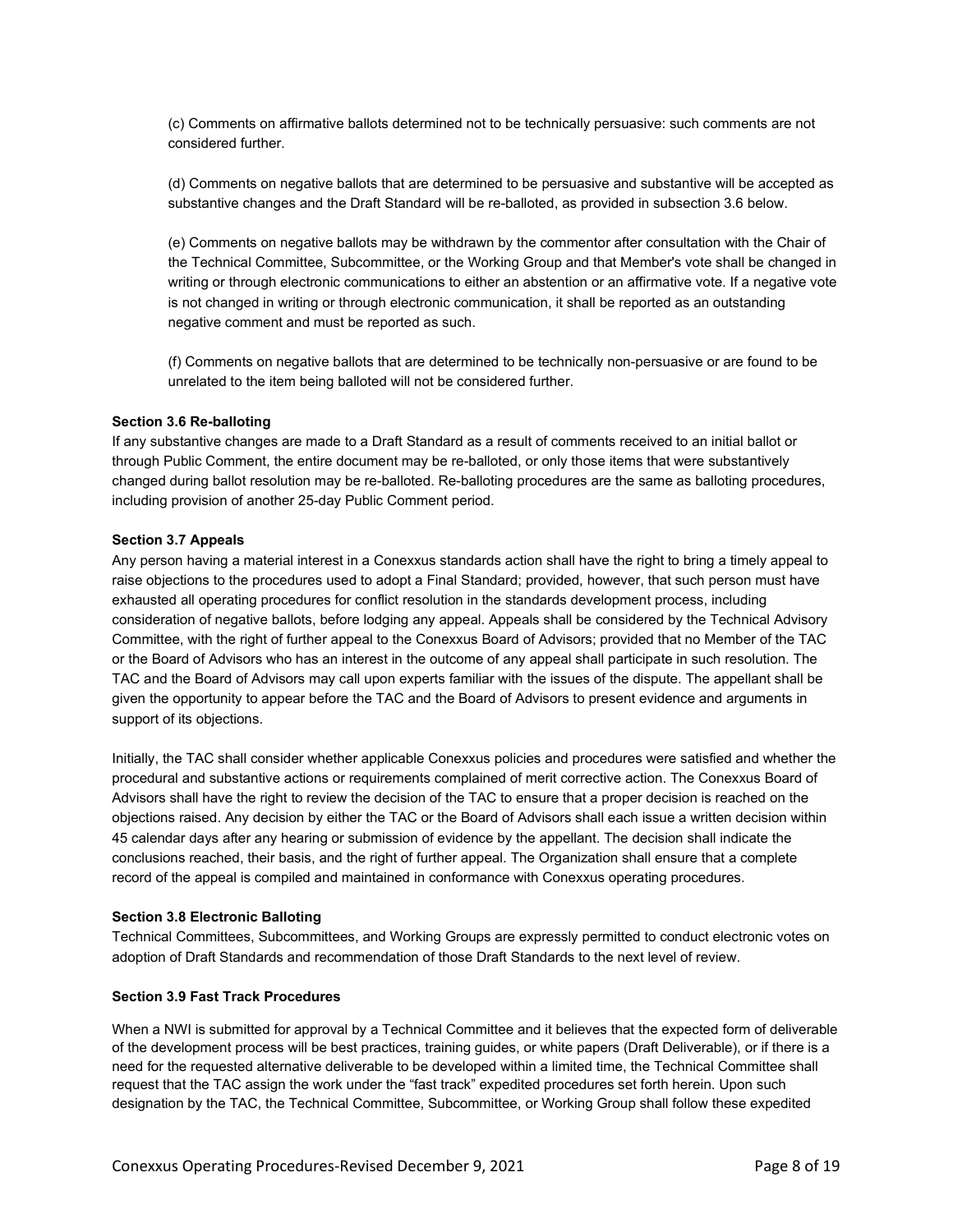procedures; provided, however, that except for the explicit changes to the timing of comments and approval process, all other requirements of this Article III, including the need for consensus and the appeal process, shall apply to the adoption of a Final Standard. At all stages of the "fast track" process, the provisions for electronic balloting in Section 3.8 shall be used.

**Section 3.9.1** When new work that will be handled under this "fast track" process is assigned to a Technical Committee, or one of its Subcommittees or Working Groups, that group shall hold an initial meeting to define the scope of the project, confirm the expected deliverables, and determine the timeline for development of the deliverables. The Technical Committee, Subcommittee, or Working Group shall take into consideration the expedited nature of a "fast track" request and shall provide a timeline for development of all deliverables based on this factor. All this information shall be shared with the chair of the Technical Committee, the TAC, and the Executive Director or his or her designee.

**Section 3.9.2** In accordance with the timeline established by the Technical Committee, Subcommittee or Working Group, a Draft Deliverable shall be prepared and circulated for comments and approval within the development group. The development group may seek assistance and appropriate feedback, where appropriate, from SQA and/or TAC or Technical Committee in order to facilitate preparation of the Draft Deliverable in an expedited manner.

**Section 3.9.3** When the Draft Deliverable has been prepared, it shall be circulated to the entire Committee for review and approval, unless the Technical Committee is the developer, in which case this stage of the process is not required. The comment period for this stage of the "fast track" process shall be fifteen (15) days; provided, however, that all other procedural requirements of this Section shall apply. If negative comments are received, the developing group shall consider them and determine what, if any, changes should be made to the Draft Deliverable. Unless significant substantive comments are received that require major changes to the Draft Deliverable, the revised Draft does not have to be circulated for review and approval a second time; if the all comments received have been incorporated in the revised Draft Deliverable no additional circulation is required.

**Section 3.9.4** When a Draft Deliverable has been fully vetted and approved by the Technical Committee, and reviewed by counsel, the SQA and TAC should be notified.

Within ten (10) days of the notification from the Technical Committee, the SQA chair shall circulate a copy of the Draft Deliverable and convene a meeting of SQA to review it; provided, however, that all other procedural requirements of this Section shall apply. If SQA determines that the Draft Deliverable is deficient, then it shall return it to the development group for additional standards development work consistent with the comments and/or other feedback provided by SQA. However, if SQA determines that the Draft Deliverable may be adopted as is or with only minor edits/changes, then it shall provide that feedback to the Executive Director or his/her designee for action.

Within ten (10) days of the notification from the Technical Committee, the TAC chair shall circulate a copy of the Draft Deliverable and convene a meeting of TAC to review it; provided, however, that all other procedural requirements of this Section shall apply. If the TAC determines that the Draft Deliverable is deficient, then it shall return it to the development group for additional standards development work consistent with the comments and/or other feedback provided by the TAC. However, if the TAC determines that the Draft Deliverable may be adopted with only minor edits/changes, then it shall provide that feedback to the Executive Director or his/her designee for action.

The reviews by SQA and TAC, as well as the general comment period by the General Assembly may occur in parallel. Until the SQA and TAC approve a Draft Standard to confirm that it meets these uniform requirements, it shall not be considered for adoption by the General Assembly.

**Section 3.9.5** A General Assembly and Public Review and Comment period should occur for a ten (10)-day period. Comments received during this comment period shall be considered in accordance with Section 3.5.3. Only after all comments have been addressed by the Technical Committee and reviewed by the TAC or SQA, as appropriate, shall the Draft Standard be submitted to the General Assembly for final adoption.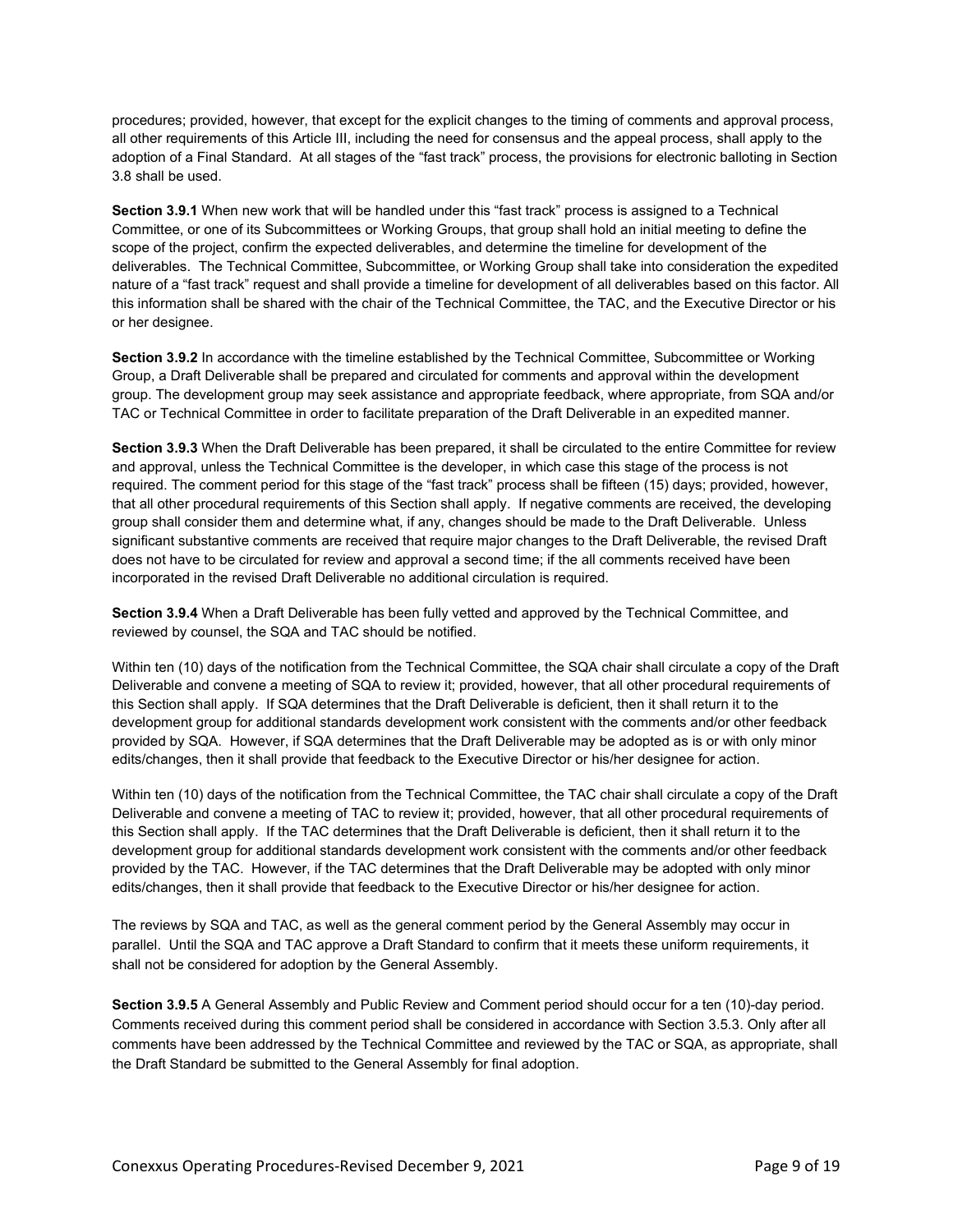## **ARTICLE IV NEW WORK ITEM APPROVAL PROCESS**

## **Section 4.1 New Work Items**

Conexxus Members suggesting the development of Draft Standards, specifications, technical guidance documents, implementation guides, or "fast track" deliverables, must submit a New Work Item (NWI) to the Conexxus Executive Director or his or her designee, setting forth a description of the work proposed and related information, including which Conexxus members are willing to participate in such NWI, and a recommendation on which Technical Committee, Subcommittee, or Working Group should be given jurisdiction over the work, if it is approved. At least three (3) Conexxus Members in good standing must be willing to participate for the NWI to be considered by the Retailer Business Requirements Committee (RBR). A Business Requirements Template is used to facilitate this process.

## **Section 4.2 Approval of New Work Items**

A NWI shall be submitted to the RBR for its approval. TAC shall assign it to the appropriate Technical Committee, Subcommittee, or Working Group. A NWI shall be considered approved if it receives an affirmative vote of RBR following the procedures in 2.10.

# **ARTICLE V CHANGES TO STANDARDS**

## **Section 5.1 Authority to Update or Change Standards**

Each Technical Committee, Subcommittee, and Working Group shall function in a manner that provides for periodic review and updating of standards under its jurisdiction, as initially assigned by the TAC. In carrying out those responsibilities, each Technical Committee, Subcommittee, and Working Group shall be entitled to consider requests to change or update standards under its jurisdiction submitted by Members of that Technical Committee or Working Group, and each Technical Committee, Subcommittee, or Working Group shall consider any Change Requests submitted to it in accordance with the following procedures. A Change Proposal Template is used to facilitate these requests.

## **Section 5.2 Procedures for Approving Change Requests**

**Section 5.2.1** Members and non-members may submit a request to modify or update any existing standard developed and being maintained by the Technical Committee, Subcommittee, and/or Working Group under the appropriate parent Technical Committee. Change Requests shall be submitted electronically through the website or to the Executive Director or his/her designee and should be submitted sufficiently in advance of any pending meeting of the Technical Committee, Subcommittee, or Working Group as determined by the Working Group, Subcommittee, or Committee to permit Members of the Committee, Subcommittee, or Working Group to review the requested change prior to the meeting.

**Section 5.2.2** All Change Requests will be posted to the Conexxus website prior to the upcoming meeting. A formal vote on all Change Requests received, posted, and circulated in accordance with these procedures, as well as Change Requests originated during the course of a Technical Committee meeting and agreed to be voted on at such meeting, will be taken at the upcoming meeting, or by electronic ballot subsequent to the meeting if the Members in attendance at the meeting fail to vote.

**Section 5.2.3** Approval of any Change Request shall require a two-thirds (2/3) majority of the actual votes cast.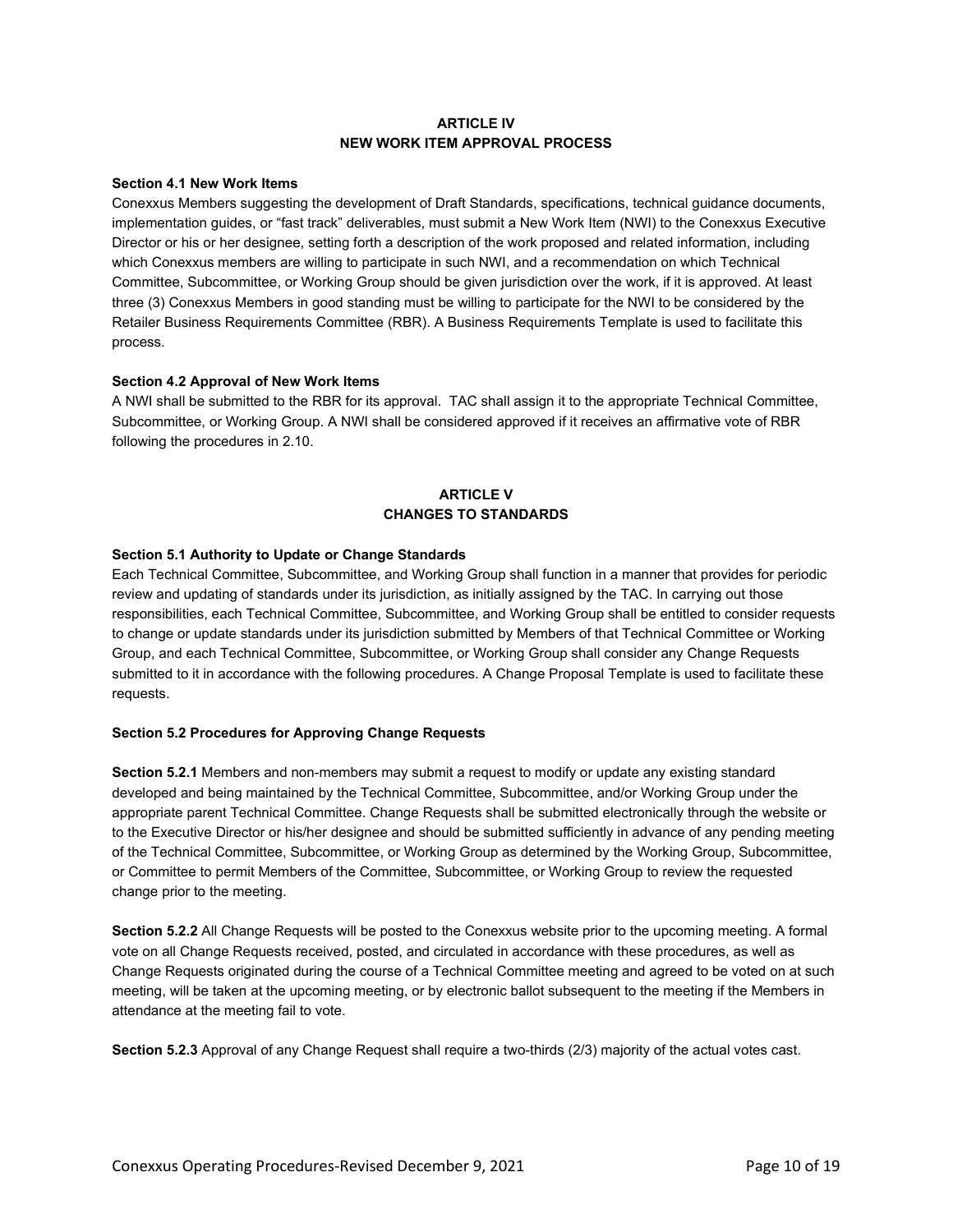#### **Section 5.3 Procedures for Versioning Standards**

Versioning of standards are strictly controlled based on criteria outlined in the Conexxus Standards Documentation Guide. Each Working Group, Subcommittee, or Technical Committee shall make its recommendation concerning whether the proposed changes or update to a Conexxus Standard or standards-related document(s) constitute a major, minor or point release. Final approval of such versioning decision for any Conexxus Final Standard shall rest with TAC. At the time that such a versioning decision is made, the TAC shall also determine whether the preceding version of the Standard will continue to be supported by Conexxus.

# **ARTICI F VI INTELLECTUAL PROPERTY POLICY**

## **Section 6.1 General Policy**

Conexxus will develop and fund various Work Groups, Subcommittees, and Technical Committees. The goals of the Conexxus efforts are to research, develop, and maintain standards that enable Conexxus Members to become more efficient, to reduce costs, and to increase profitability. Work on such Conexxus Standards includes development of intellectual property. Because of the serious implications such intellectual property holds for the standards process, Conexxus has adopted a Policy respecting how the Organization and its Members, as well as any non-Members who participate in standards development activities (collectively "Participants"), will treat any intellectual property assets. This Policy governs the development of any Draft Conexxus Standard or adoption of a Final Standard, including the protection and administration of intellectual property that may be associated with a Conexxus Standard after it has been adopted.

#### **Section 6.2 Compliance and Openness**

**Section 6.2.1** The Conexxus Policy is consistent with the Standards Development procedures adopted by the American National Standards Institute (ANSI), including the ANSI Patent Policy as approved periodically by the ANSI Board of Directors (the "ANSI Procedures"), which is incorporated herein. This Policy conforms in all material respects to the ANSI Procedures in order to ensure that nondiscriminatory licenses for free or reasonable royalties are available if patented or patentable elements are included within Conexxus Standards.

**Section 6.2.2** Meetings of the Conexxus Technical Committees, Subcommittees, and Working Groups are open to all parties that have a direct or material interest in Conexxus Standards, including all industry retailers and vendors, subject to the voting rights for each class of membership (Participants). A summary of this Intellectual Property Policy will be presented at the beginning of each Conexxus Standards meeting in order to ensure that all Participants are aware of its requirements and effects. Conexxus shall provide timely and adequate notice of all meetings and meeting agendas will be published prior to each meeting. Detailed minutes of each meeting are promptly published for Participants.

#### **Section 6.3 Duty to Disclose Intellectual Property**

**Section 6.3.1** Because Participants will rely upon Conexxus Standards, Conexxus has adopted a duty to disclose intellectual property rights in any work undertaken by the Technical Committees, Subcommittees, or Working Groups. It is imperative that every Participant in the standards process knows what potential patents or copyrights might affect proposed Standards as they are being discussed, debated, and modified. Early disclosure of the patented/copyrighted technology enhances the efficiency of the process used to develop and finalize a Conexxus Standard, giving Conexxus and other Participants the greatest opportunity to evaluate the propriety of standardizing any such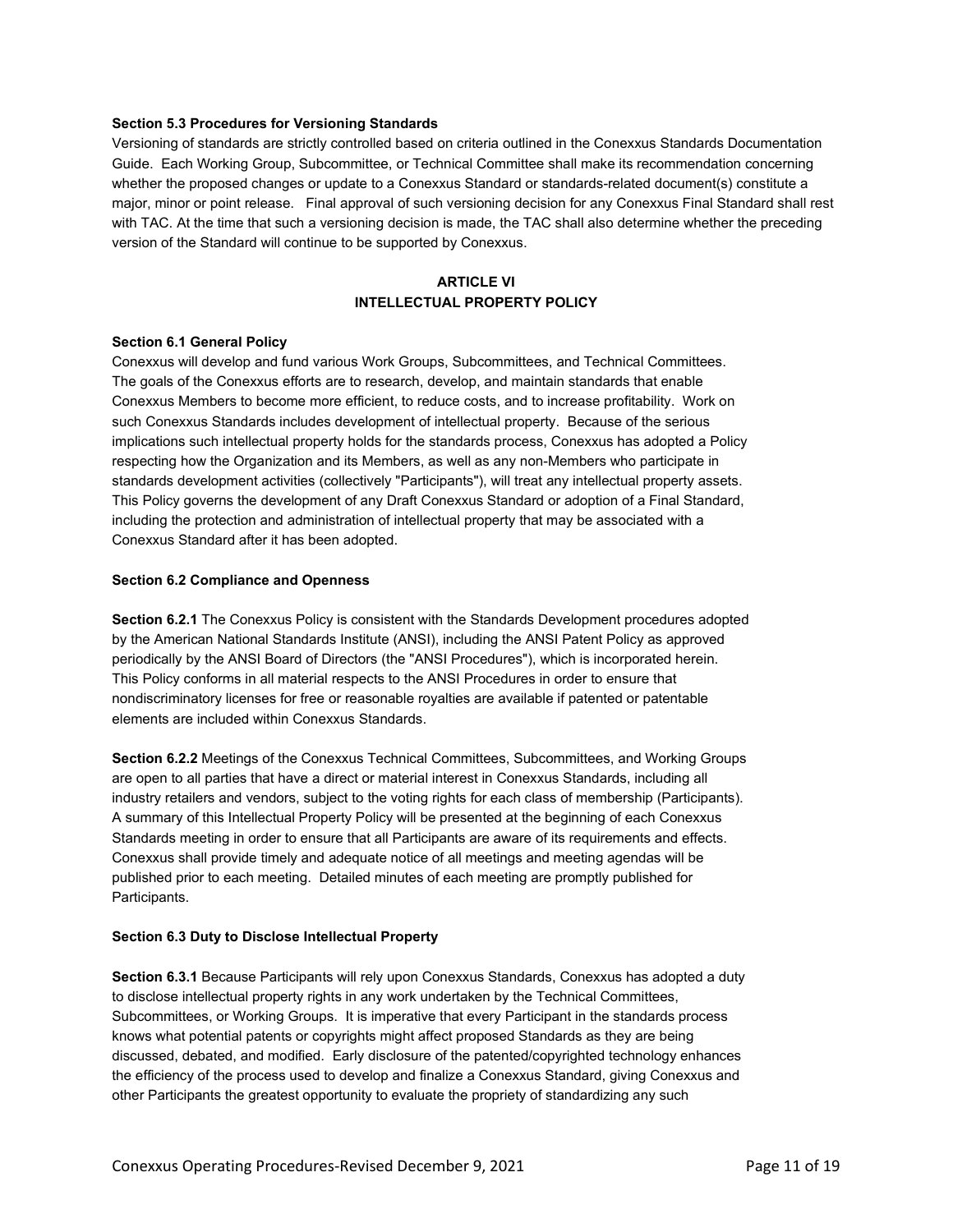technology while allowing a patent holder ample time to determine how it wants to treat standardizing the IP. The failure to disclose claimed intellectual property rights may induce other Participants to act to their detriment and seriously undermines the utility of Conexxus Standards.

#### **Section 6.3.2**

(A). A Participant is obligated to disclose any patents that it owns or any patent applications that it files in any form with the USPTO and to disclose the existence of any copyrights that it owns, to the extent claims in the patent are in conflict with a Draft Standard (also referred to as "essential elements" of the patent in the ANSI procedures or "necessary IP" where it is not possible to use or practice the standard without infringing the patent claim or copyright) or are necessary to use or implement a proposed Draft Standard when it is adopted as a Final Conexxus Standard ("Exclusive IP Rights") (i.e., it is not possible to use or practice the standard without infringing the patent claim). In addition, a Participant is encouraged to disclose any patents, patent applications, or copyrights owned by any third party of which it becomes aware during the standards development process. Disclosure of Exclusive IP Rights should be made as soon as a Participant realizes or becomes aware that its Exclusive IP Rights are or may be in conflict with the language in a Draft Standard, or a subsequent version thereof, and is an ongoing responsibility during the development of a Final Conexxus Standard, although a Participant shall have a reasonable period of time to disclose not to exceed forty-five (45) days, following any new or revised language, to review it, conduct any necessary patent searches, and prepare and make a required disclosure. Once the Disclosure Notice is received, Conexxus will disclose the information to the Working Group, Subcommittee, or Technical Committee involved within five (5) business days.

(B) For a New Work Item as approved in Article IV, Conexxus will call for disclosure of intellectual property from the Membership as related to the proposed work and shall grant Participants a reasonable period of time not to exceed forty-five (45) days to respond to a call for disclosure of intellectual property. Conexxus will gather any submissions and disclose the information to the Working Group, Subcommittee, or Technical Committee involved within fifteen (15) business days after the initial meeting.

(C) For the Public Comment Period, Conexxus will call for disclosure of intellectual property from the Membership and shall grant Participants a reasonable period of time not to exceed twenty (20) days to respond to a call for disclosure of intellectual property. Conexxus will gather any submissions and disclose the information to the Working Group, Subcommittee, or Technical Committee involved within five (5) business days after submission.

(D). The written notification by a Participant to Conexxus ("Disclosure Notice"), using the approved Conexxus form, should, at a minimum, include identification of the specific element(s) of the Exclusive IP Rights that it considers to be in conflict with the proposed standard and information to identify how the Exclusive IP Rights would interfere with or hinder adoption of the proposed standard; however, in the case of a pending filed patent applications the Participant must only identify with reasonable particularity the specific claims or elements it believes would be essential to use or implement the proposed Draft Standard.

#### **Section 6.3.3**

(A) A Participant claiming Exclusive IP Rights in a Disclosure Notice that may affect the use or implementation of the proposed Draft Standards and who agrees the Exclusive IP may be incorporated, must also agree to give assurances to Conexxus either to disclaim such Exclusive IP Rights or to provide licenses to all potential users of the Final Standard with no fee or on fair, reasonable and nondiscriminatory terms and conditions, including a commitment that its assurances are binding on any transfer such Exclusive IP Rights, and that the transferee will similarly include appropriate provisions in the event of future transfers with the goal of binding each successor-in-interest. Alternatively, a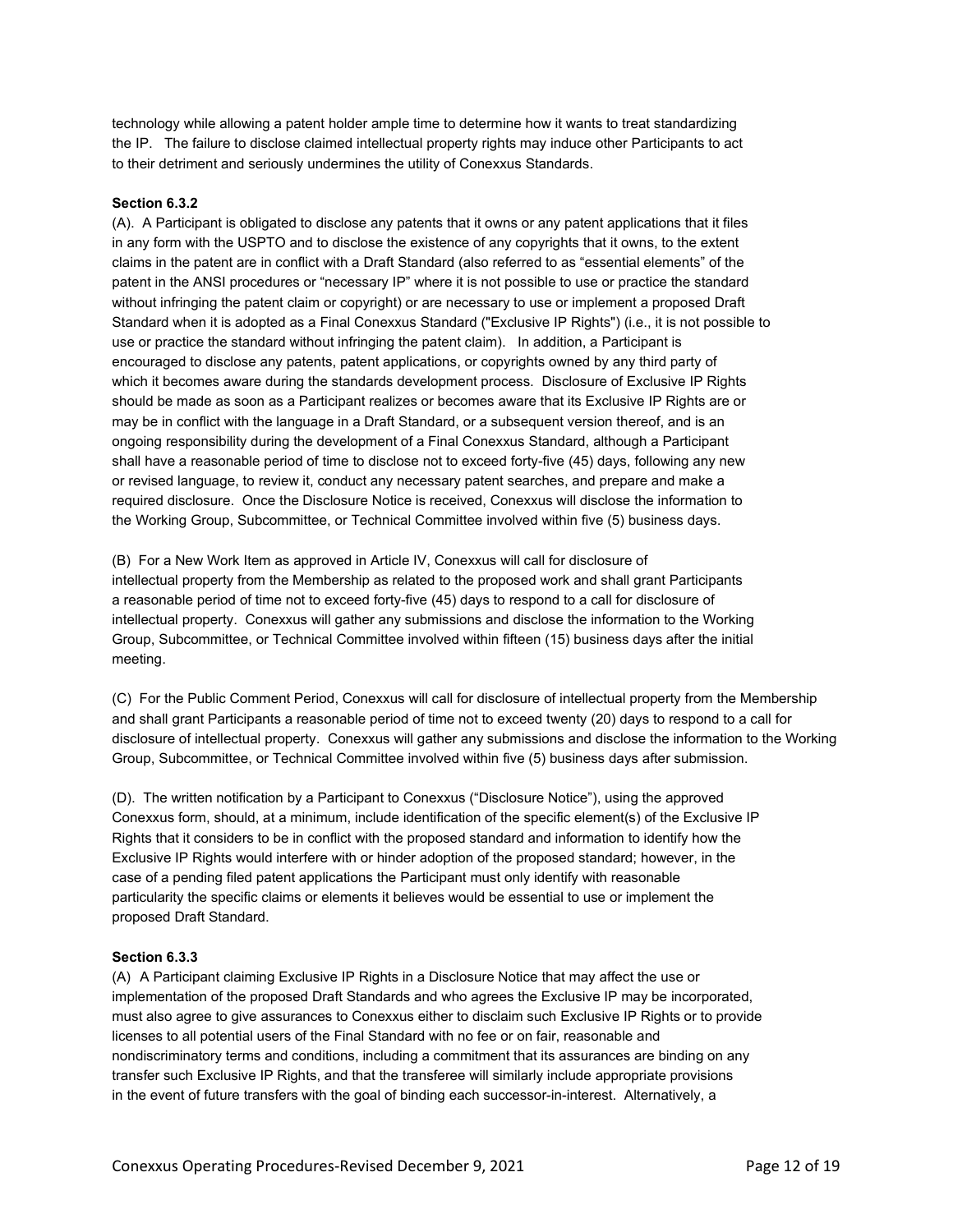Participant retains the right to inform Conexxus that its Exclusive IP Rights will not be made available for use in the Draft Standard.

(B) In the event a Participant fails to notify Conexxus of Exclusive IP Rights in accordance with Section 6.3.2, and a Standard is adopted that is in conflict with later-discovered Exclusive IP Rights, the Participant agrees that it shall: (1) disclaim the Exclusive IP Rights with respect to its inclusion in the Final Conexxus Standard; and (2) not seek to enforce the non-disclosed conflicting Exclusive IP Rights against any implementer of the Final Conexxus Standard.

(C) If the Conexxus Executive Director determines that a Participant has violated the provisions of the IP Policy, the Executive Director shall be entitled to seek approval of the Board of Directors to immediately suspend the Participant's right to participate in Conexxus, pending the resolution of a formal suspension or expulsion notice to the Member under the Bylaws (Section 3.4(b)).

#### **Section 6.4 Ownership of Rights and License**

**Section 6.4.1** The value of the standards process lies in the Final Standards developed and adopted by Conexxus. That value is diminished, or lost altogether, if third parties are permitted to adopt freely the Standards, or claim compliance with the Standards. In order to protect and preserve the Standards, Conexxus agrees to act as a steward of the final Standards. By doing so, Conexxus can obtain copyrights to protect the dissemination of the Standards and any derivative works, and to develop certification programs based on the Standards. Conexxus shall use this copyright protection to secure control over proposed and final Standards and related documents for purposes of their sales and use, thereby assuring that only one interpretation of the Standards is accepted for the transportation energy, convenience retail, and related industries. By participating in the Conexxus Committees, Subcommittees, and Working Groups, Members agree that Conexxus shall retain all right, title and interest in and to the Standards adopted by Conexxus and that participants agree to assign to Conexxus all right, title and interest in and to the Standards adopted by Conexxus, including all working papers, electronic files and correspondence related thereto. Members who have agreed to the terms of this Policy shall be deemed to receive a license from Conexxus to use and adopt the Standard, but may not claim compliance with such Standard.

**Section 6.4.2** In order to facilitate this copyright policy, the Organization shall make available Conexxus Standards and related documents to Members and non-members on different bases. All copyright notices on all Conexxus standards-related documentation shall include at least the following notice, along with any other specific notices required for specific circumstances:

"Copyright © CONEXXUS, INC. (Date). All Rights Reserved."

**Section 6.4.3** In addition to the general notice contained in Subsection 6.4.2, documents (e.g., white papers) for public distribution without charge, including those being posted to the non-member section of the website, shall contain language noting that these documents do not contain explanatory implementation documentation or other proprietary information, and may be shared with anyone without restriction or permission from Conexxus. All copyright notices for public documents shall include the following notice:

"This document may be furnished to others, along with derivative works that comment on or otherwise explain it or assist in its implementation that cite or refer to the standard, specification, protocol or guideline, in whole or in part. All other uses must be pre-approved in writing by Conexxus. Moreover, this document may not be modified in any way, including removal of the copyright notice or references to Conexxus. Translations of this document into languages other than English shall continue to reflect the Conexxus copyright notice.

The limited permissions granted above are perpetual and will not be revoked by Conexxus, Inc. or its successors or assigns."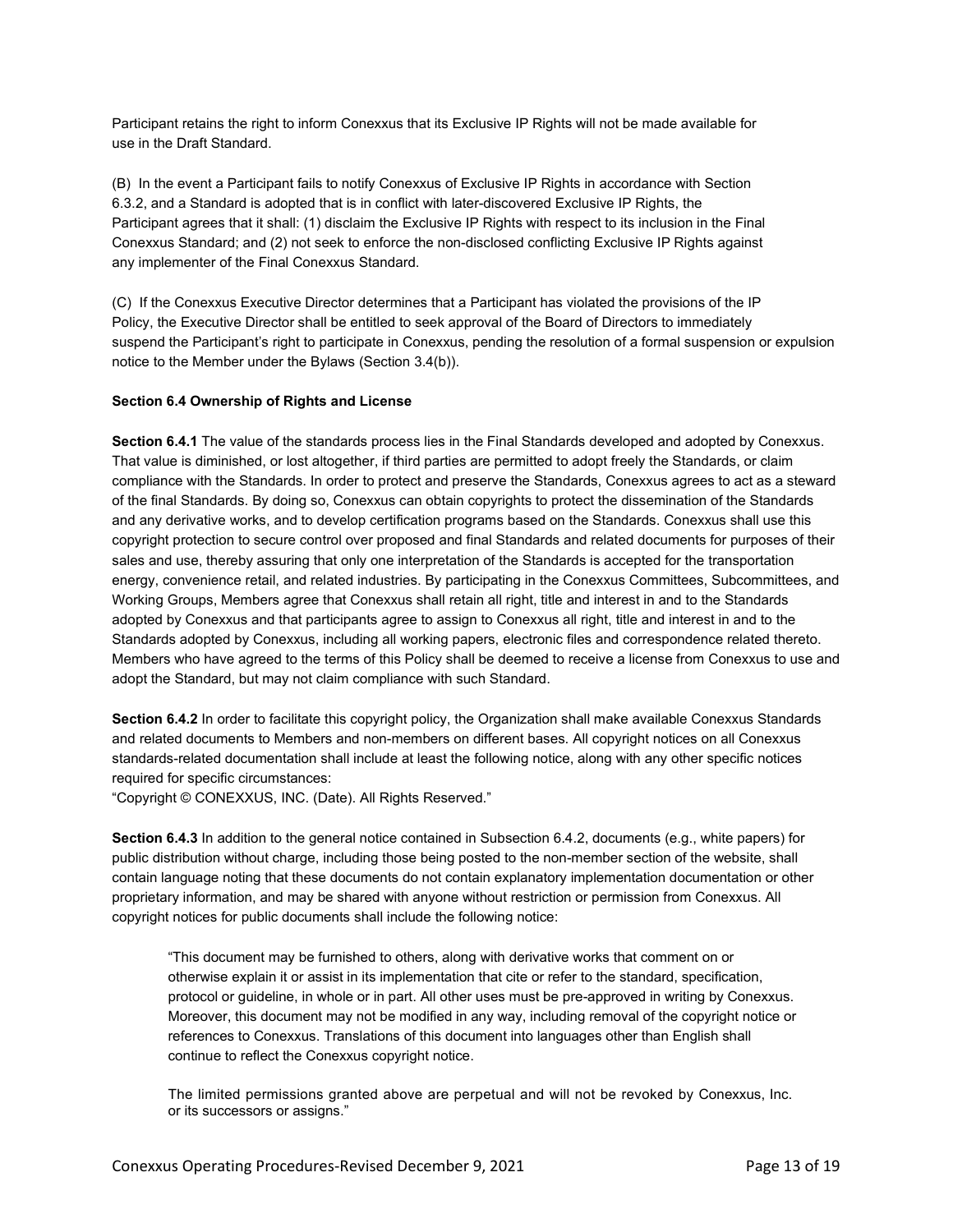**Section 6.4.4** In addition to the general notice contained in Subsection 6.4.2, non-API standards being sold or provided free of charge to non-Members shall contain language noting that these documents may be shared only on a limited basis, that any inconsistent use requires written permission from Conexxus in advance of such use, and that any derivative work for publication, including documents quoting, citing, or based upon a Conexxus Standard, is expressly prohibited, unless the user obtains prior, written permission from Conexxus. All copyright notices for nonmember standards and related documents shall include the following notice:

"The content (content being images, text or any other medium contained within this document which is eligible of copyright protection) is copyrighted by Conexxus. All Rights Reserved. This document may be copied or used exclusively for the benefit of the recipient for purposes consistent with adoption of the Conexxus Standards; however, any inconsistent uses must be pre-approved in writing by Conexxus, Inc. As such, this document may not be furnished to anyone who is not a member of Conexxus, except for the limited sharing with a direct contractor of the recipient whose responsibility is to implement the standard for recipient; however any derivative works that comment on or otherwise explain it or assist in its implementation may not cite or refer to the standard, specification, protocol or guideline, in whole or in part, without such permission. Moreover, this document may not be modified in any way, including removal of the copyright notice or references to Conexxus. Translations of this document into languages other than English shall continue to reflect the Conexxus copyright notice. The limited permissions granted to recipient above are perpetual and will not be revoked by Conexxus, Inc. or its successors or assigns."

**Section 6.4.5** In addition to the general notice contained in Subsection 6.4.2, Conexxus API standards being sold or provided free of charge to non-Members shall contain language noting that the recipient waives and agrees not to assert or take advantage of any infringement defense based on copyright fair use and further agrees to these documents may be shared only on a limited basis, that any inconsistent use requires written permission from Conexxus in advance of such use, and that any derivative work for publication, including documents quoting, citing, or based upon a Conexxus Standard, is expressly prohibited, unless the user obtains prior, written permission from Conexxus. All copyright notices for non-member standards and related documents shall include the following notice:

"The content (content being images, text or any other medium contained within this document which is eligible for copyright protection) is copyrighted by Conexxus and shall equally be subject to the terms of the Conexxus Operating Procedures. All rights are expressly reserved. This document may be copied or used exclusively for the benefit of the recipient for purposes consistent with adoption of the Conexxus Standard and/or the related documentation, as detailed in the Implementation Guide; however, Conexxus must preapprove any inconsistent uses in writing.

Except in the limited case set forth explicitly in this Copyright Statement, the recipient shall not modify, adapt, merge, transform, copy, or create derivative works of the Conexxus Standard, including the documentation suite and the application programing interface ("API"). Conexxus recognizes that the API may include multiple Definition Files, and accordingly recognizes and agrees that the recipient may implement one, some, or all Definition Files within the API, unless otherwise specified in the Implementation Guide, provided that each Definition File implemented is implemented in full. Here implementing a Definition File in full means that all functionality defined by the Conexxus Standard for the Definition File is implemented. Regardless of whether the recipient implements one, some, or all Definition Files, the recipient agrees to abide by all requirements under this Copyright Statement for each of the Definition Files implemented.

Note that some functionality within a Definition File is specified for predefined error or non-implementation codes to be returned. For functionality where such predefined codes are specified, returning such a predefined code constitutes an implementation. However, in such cases, the recipient may not return codes or values different from the predefined codes, nor may the recipient simply not implement the functionality, as this would create a Definition File that was not fully implemented as required under this Copyright Statement.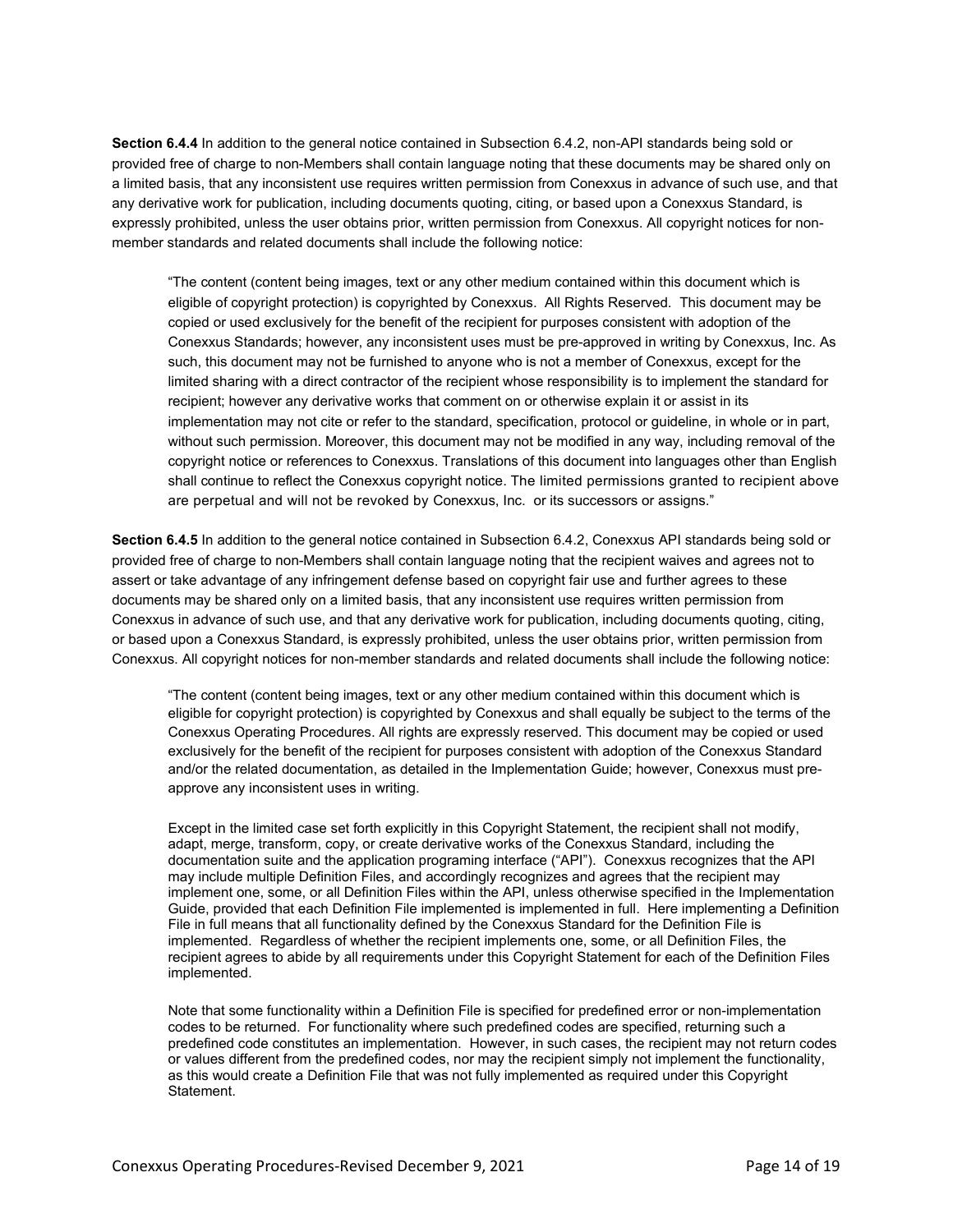The recipient hereby waives and agrees not to assert or take advantage of any defense based on copyright fair use. The recipient, as well as any and all of the recipient's development partners who are responsible for implementing the Conexxus Standard for the recipient or may have access to the Conexxus Standard, must be made aware of, and agree in writing to comply with, all requirements under this Copyright Statement prior to accessing any documentation or API.

This document may not be furnished to anyone who is not a member of Conexxus, except for the limited sharing with a direct contractor of the recipient whose responsibility is to implement the standard for recipient; however, any derivative works that comment on or otherwise explain it or assist in its implementation may not cite or refer to the standard, specification, API, protocol, or guideline, in whole or in part, without such permission. Conexxus recognizes this limited case where a recipient wishes to create a derivative work that comments on, or otherwise explains or assists in its own implementation, but the recipient may do so ONLY for the limited purpose of explaining or assisting in its implementation of the Conexxus Standard and the recipient shall acquire no right to ownership of such derivative work. In so doing, the recipient shall require its development partners to obtain Conexxus documents, APIs, and schemas directly from Conexxus.

Moreover, this document may not be modified in any way, including removal of the copyright notice or references to Conexxus. Translations of this document into languages other than English shall continue to reflect the Conexxus copyright notice. The limited permissions granted to recipient above are perpetual and will not be revoked by Conexxus, Inc. or its successors or assigns."

**Section 6.4.6** Non-API based standards available only to Members shall contain language noting that these documents contain explanatory implementation documentation or other proprietary information, and that Conexxus Members should not share them. Any derivative work for publication, including documents quoting, citing, or based upon a Conexxus Standard, is allowed, but the Member is restricted to sharing such derivative works only with other Conexxus Members who possess document rights or with direct contractors who are responsible for implementing the standard for the Member, so long as the direct contractor(s) also agree to abide by the terms in the Copyright Statement. Conexxus Members also are expected to inform any non-member with which it deals that, in order to gain access to the explanatory or implementation Conexxus Standard or related materials, the nonmember must purchase the underlying Standard or other proprietary material, or join the Organization. All notices for member standards and related documents shall include the following notice:

"Conexxus members may use this document for purposes consistent with the adoption of the Conexxus Standard (and/or the related documentation); however, Conexxus must pre-approve any inconsistent uses in writing.

Conexxus recognizes that a Member may wish to create a derivative work that comments on, or otherwise explains or assists in implementation, including citing or referring to the standard, specification, protocol, schema, or guideline, in whole or in part. The Member may do so, but may share such derivative work ONLY with another Conexxus Member who possesses appropriate document rights (i.e., Gold or Silver Members) or with an entity that is a direct contractor of the Conexxus Member who is responsible for implementing the standard for the Member. In so doing, a Conexxus Member should require its development partners to download Conexxus documents and schemas directly from the Conexxus website. A Conexxus Member may not furnish this document in any form, along with any derivative works, to non-members of Conexxus or to Conexxus Members who do not possess document rights (i.e., Bronze Members) or who are not direct contractors of the Member. A Member may demonstrate its Conexxus membership at a level that includes document rights by presenting an unexpired digitally signed Conexxus membership certificate.

This document may not be modified in any way, including removal of the copyright notice or references to Conexxus. However, a Member has the right to make draft changes to schema for trial use before submission to Conexxus for consideration to be included in the existing standard. Translations of this document into languages other than English shall continue to reflect the Conexxus copyright notice.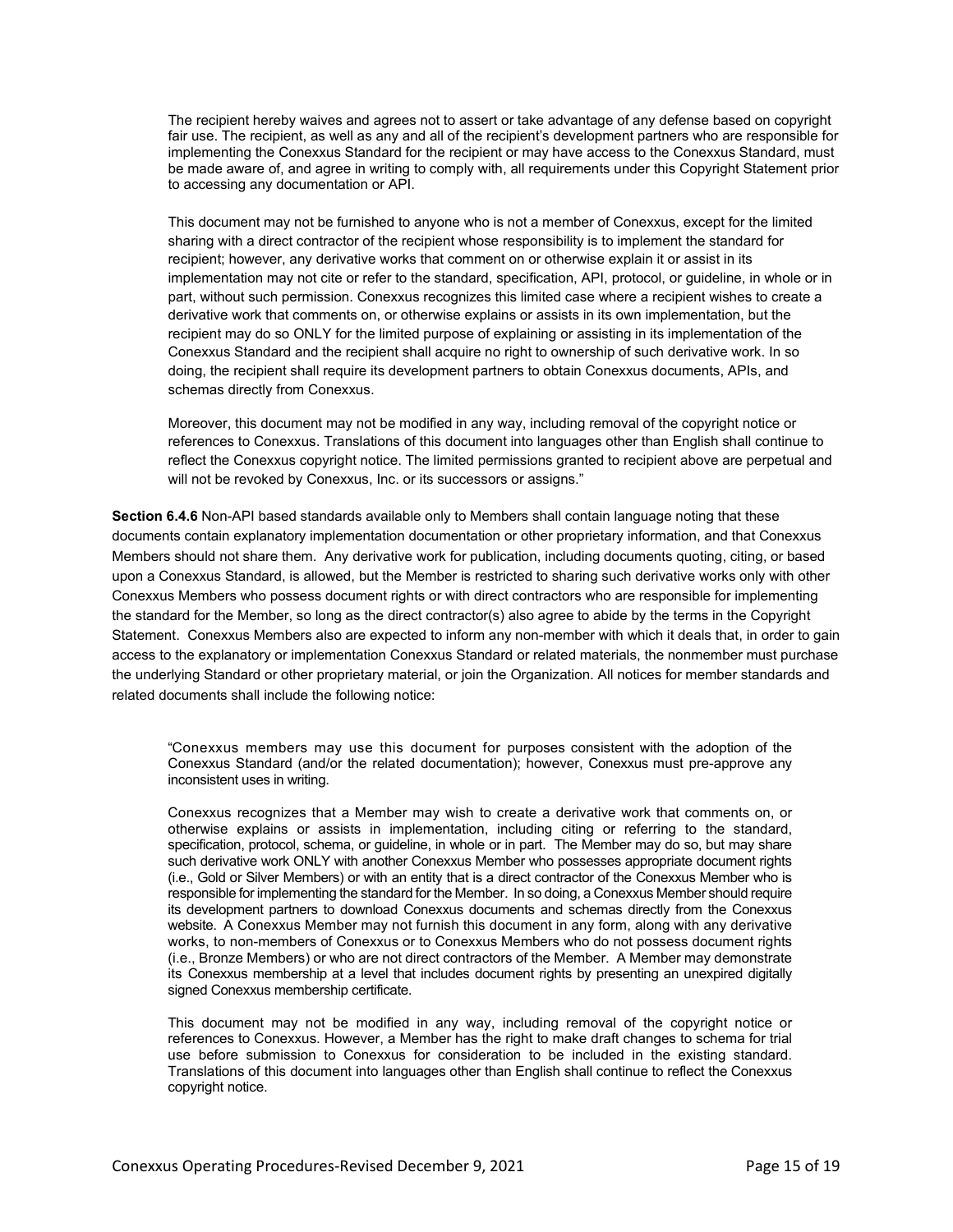The limited permissions granted above are perpetual and will not be revoked by Conexxus, Inc. or its successors or assigns, except in the circumstance where an entity, who is no longer a member in good standing but who rightfully obtained Conexxus Standards as a former member, is acquired by a non-member entity. In such circumstances, Conexxus may revoke the grant of limited permissions or require the acquiring entity to establish rightful access to Conexxus Standards through membership."

**Section 6.4.7 API**-based standards available only to Members shall contain language noting that the Member waives and agrees not to assert or take advantage of any infringement defense based on copyright fair use and further agrees that these documents contain explanatory implementation documentation or other proprietary information, and that Conexxus Members are not allowed to share them. Any derivative work for publication, including documents quoting, citing, or based upon a Conexxus Standard, is allowed, but the Member is restricted to sharing such derivative works only with other Conexxus Members who possess document rights or with direct contractors who are responsible for implementing the standard for the Member, so long as the direct contractor(s) also agree to abide by the terms in the Copyright Statement. Conexxus Members also are expected to inform any non-member with which it deals that, in order to gain access to the explanatory or implementation Conexxus Standard or related materials, the nonmember must purchase the underlying Standard or other proprietary material, or join the Organization. All notices for member standards and related documents shall include the following notice:

"Conexxus members may use this document for purposes consistent with the adoption of the Conexxus Standard (and/or the related documentation), as detailed in the Implementation Guide; however, Conexxus must pre-approve any inconsistent uses in writing.

Except in the limited case set forth explicitly in this Copyright Statement, the Member shall not modify, adapt, merge, transform, copy, or create derivative works of the Conexxus Standard, including the documentation suite and the application programing interface ("API"). Conexxus recognizes that the API may include multiple Definition Files, and accordingly recognizes and agrees that the Member may implement one, some, or all Definition Files within the API, unless otherwise specified in the Implementation Guide, provided that each Definition File implemented is implemented in full. Here implementing a Definition File in full means that all functionality defined by the Conexxus Standard for the Definition File is implemented. Regardless of whether the Member implements one, some, or all Definition Files, the Member agrees to abide by all requirements under this Copyright Statement for each of the Definition Files implemented.

Note that some functionality within a Definition File is specified for predefined error or non-implementation codes to be returned. For functionality where such predefined codes are specified, returning such a predefined code constitutes an implementation. However, in such cases, a Member may not return codes or values different from the predefined codes, nor may the Member simply not implement the functionality, as this would create a Definition File that was not fully implemented as required under this Copyright Statement.

The Member hereby waives and agrees not to assert or take advantage of any defense based on copyright fair use. The Member, as well as any and all of the Member's development partners who are responsible for implementing the Conexxus Standard for the Member or may have access to the Conexxus Standard, must be made aware of, and agree to comply with, all requirements under this Copyright Statement prior to accessing any documentation or API.

Conexxus recognizes the limited case where a Member wishes to create a derivative work that comments on, or otherwise explains or assists in its own implementation, including citing or referring to the standard, specification, code, protocol, schema, or guideline, in whole or in part. The Member may do so **ONLY** for the purpose of explaining or assisting in its implementation of the Conexxus Standard and the Member shall acquire no right to ownership of such derivative work. Furthermore, the Member may share such derivative work **ONLY** with another Conexxus Member who possesses appropriate document rights (i.e., Gold or Silver Members) or with an entity that is a direct contractor of the Conexxus Member who is responsible for implementing the standard for the Member. In so doing, a Conexxus Member shall require its development partners to download Conexxus documents, API, and schemas directly from the Conexxus website. A Conexxus Member may not furnish this document in any form, along with any derivative works, to nonmembers of Conexxus or to Conexxus Members who do not possess document rights (i.e., Bronze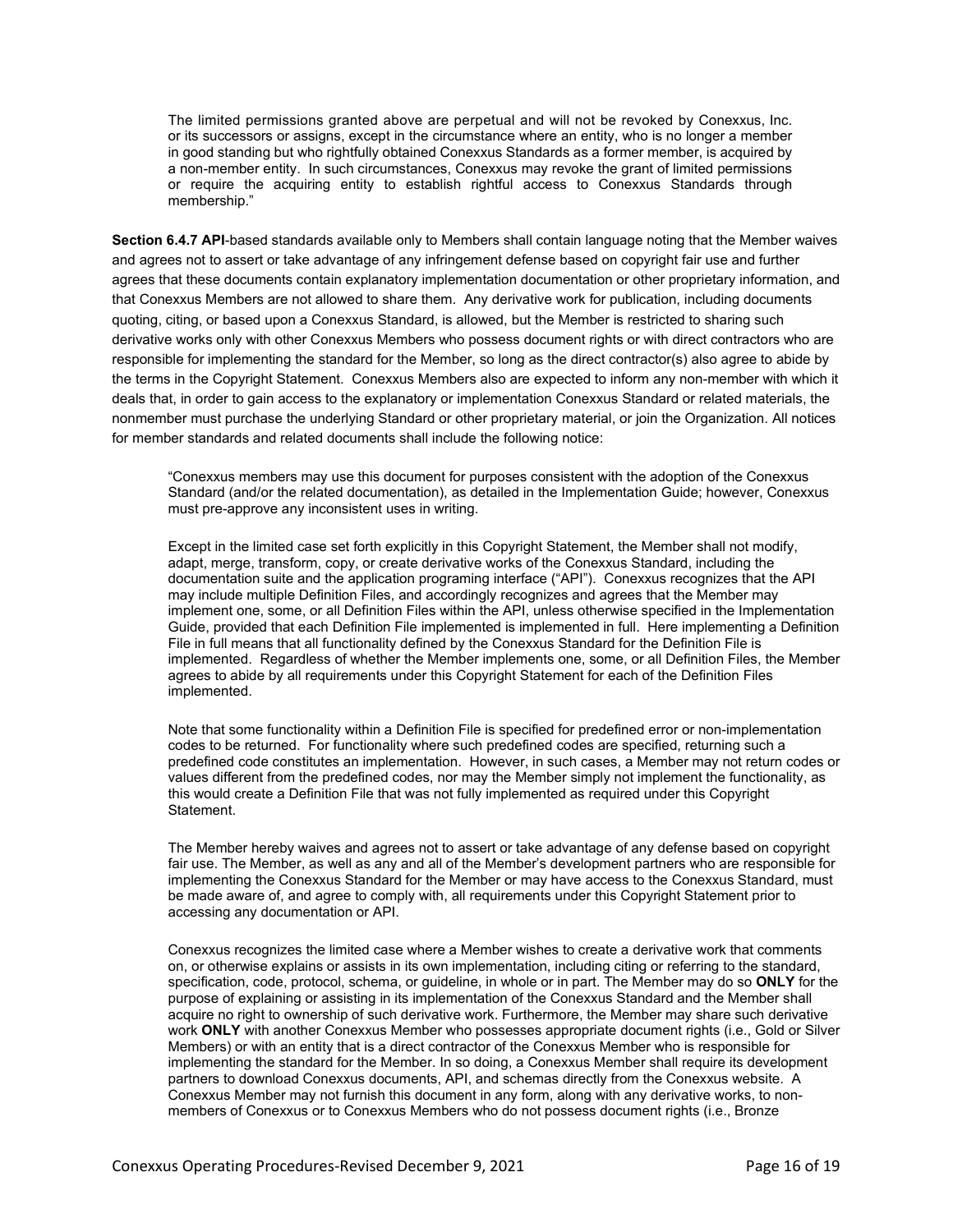Members), or who are not direct contractors of the Member, including to any direct contractor of the Member who does not agree in writing to comply with the terms of this Copyright Statement. A Member may demonstrate its Conexxus membership at a level that includes document rights by presenting an unexpired digitally signed Conexxus membership certificate.

This document may not be modified in any way, including removal of the copyright notice or references to Conexxus. However, a Member has the right to make draft changes to schema or API code for trial use, which must then be submitted to Conexxus for consideration to be included in the existing standard. Translations of this document into languages other than English shall continue to reflect the Conexxus copyright notice.

The limited permissions granted above are perpetual and will not be revoked by Conexxus, Inc. or its successors or assigns, except in the circumstance where an entity, who is no longer a member in good standing but who rightfully obtained Conexxus Standards as a former member, is acquired by a nonmember entity. In such circumstances, Conexxus may revoke the grant of limited permissions or require the acquiring entity to establish rightful access to Conexxus Standards through membership."

# **ARTICLE VII MISCELLANEOUS PROVISIONS**

## **Section 7.1 Changes to Procedures**

Conexxus, by and through authority granted to its Board of Advisors pursuant to the Conexxus Bylaws, reserves the right to establish, change or update any operating procedures at any time by posting a notice to that effect on the Conexxus website, or by sending notice of the change to the Members by email. The updated Operating Procedures and Guidelines will become effective upon such notice.

## **Section 7.2 Maintenance Agencies**

**Section 7.2.1** A Conexxus Technical Committee, Subcommittee, or Working Group preparing a standard that requires a maintenance agency should inform the Conexxus Board of Advisors as soon as that potential is obvious in order that Conexxus decision may be taken at the most appropriate time. This notification should preferably be in advance of the publication of the draft standard in order that any interim functions may have full authority by the Board of Advisors.

**Section 7.2.2** Conexxus shall have the authority to designate itself, or any approved entity, as a maintenance agency in connection with standards, including the designation of a specific Technical Committee, Subcommittee, or Working Group.

**Section 7.2.3** The membership of any maintenance agency within Conexxus shall be approved by the Board of Advisors.

**Section 7.2.4** The rules of procedure of any maintenance agency designated shall be subject to approval by Conexxus and any other requested delegation of authority in connection with the updating of the Standard or the issuing of amendments shall be specifically authorized by Conexxus.

## **Section 7.3 Website**

Conexxus shall maintain a Website for the use of its Committees, Subcommittees, and Working Groups. This Website shall enable Members, including members of any Committee, Subcommittee, and Working Group to gain appropriate access to all relevant documents, including draft and final standards, technical guidance documentation and implementation guides. Different classes of memberships may have access to different standards or related documents/pages on the Website. In addition, the general public shall have access to other materials, as determined by the Board of Advisors, consistent with the Conexxus IP Policy.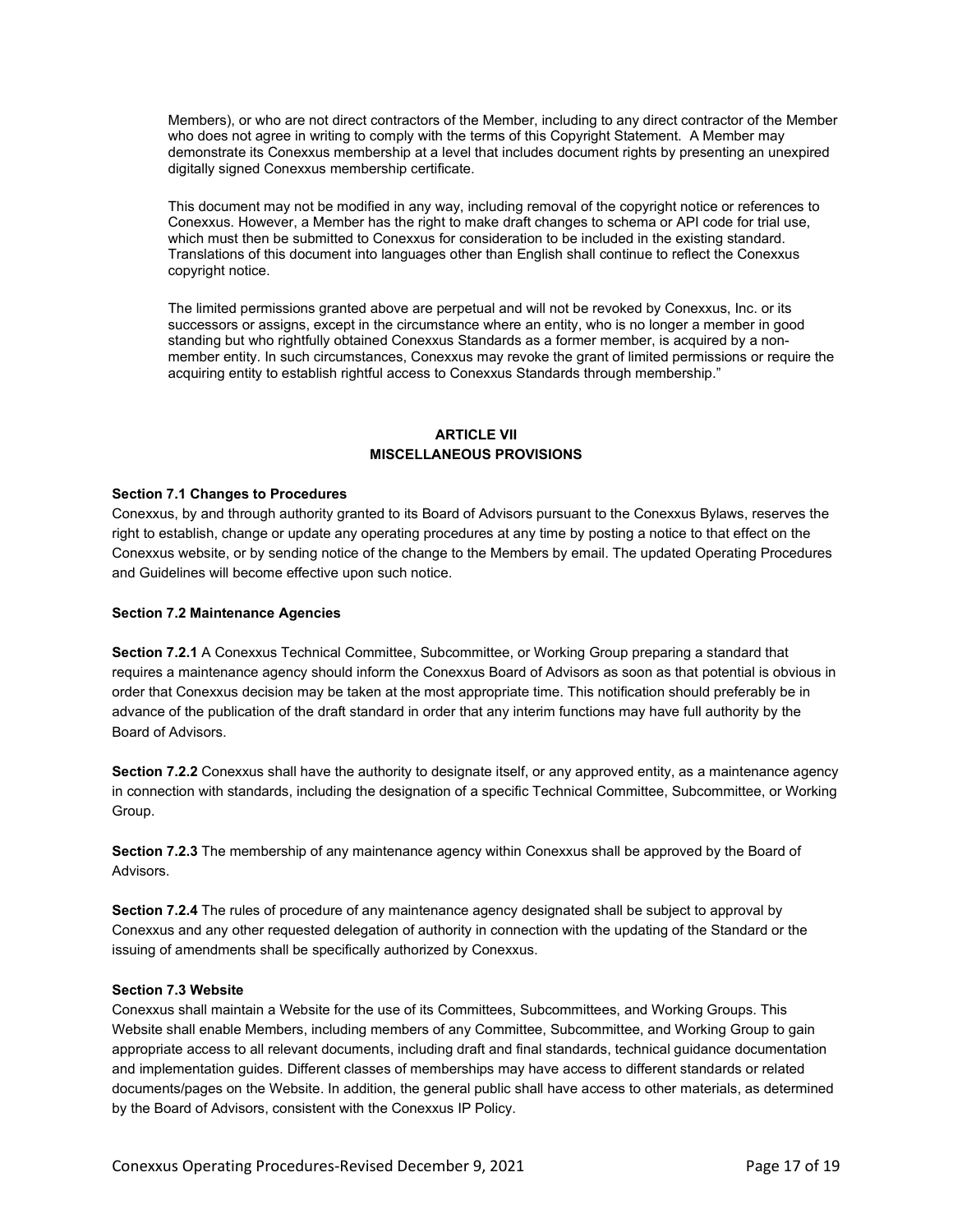# **ARTICLE VIII ANTITRUST POLICY**

Although a standards organization, including its Committees, Subcommittees, and Working Groups, is recognized as a valuable tool of American business, one of the potential dangers which members of any organization face is compliance with federal and state antitrust laws, which generally forbid any combination, contract or conspiracy that restrains trade. Since Conexxus, as well as its Committees, Subcommittees, and Working Groups, are by nature comprised of a combination of competitors, all Conexxus Members must ensure that their activities do not violate the law.

The following activities are among those that have been held to be per se illegal under the antitrust laws:

- Agreements to fix prices, regardless of whether prices are increased, decreased, stabilized, or set according to an agreed formula or subject to uniform discounts or allowances, including topics that might indirectly affect prices, such as costs, discounts, profit levels, production schedules or cost margins, standardization or stabilization of prices, pricing procedures, credit terms, or control of sales.
- Agreements to restrict volume or production;
- Agreements to divide or allocate territories or customers;
- Agreements not to deal with a particular customer or supplier or group of customers or suppliers, i.e. a boycott; while you can talk about your dissatisfaction or satisfaction with a class of goods or services, you cannot single out a supplier for derision or criticism in a group setting.

Conexxus Members should, therefore, refrain from any discussion that could be interpreted as an agreement to take common action on prices or production or allocation of customers or markets. This is especially true in the setting of an informal gathering, either before or after a regular meeting.

In order to avoid potential antitrust problems, Conexxus adheres strictly to the following guidelines:

- Conexxus meetings, including those of its Committees, Subcommittees, and Working Groups, are held only when there is appropriate business to discuss.
- As part of the application or renewal process, members must agree to abide by the anti-trust policy as published on the Conexxus website. In addition, all individuals logging into the Conexxus website must agree to terms and conditions that include the anti-trust policy.
- Agendas are prepared and circulated to members.
- An antitrust statement summary is included with the meeting notice and presented and acknowledged by the members preceding all regularly scheduled meetings.
- Counsel participates in the drafting of minutes and attends Conexxus meetings, including those of its Technical Committees, Subcommittees, or Working Groups, when appropriate, unless a trained organizational